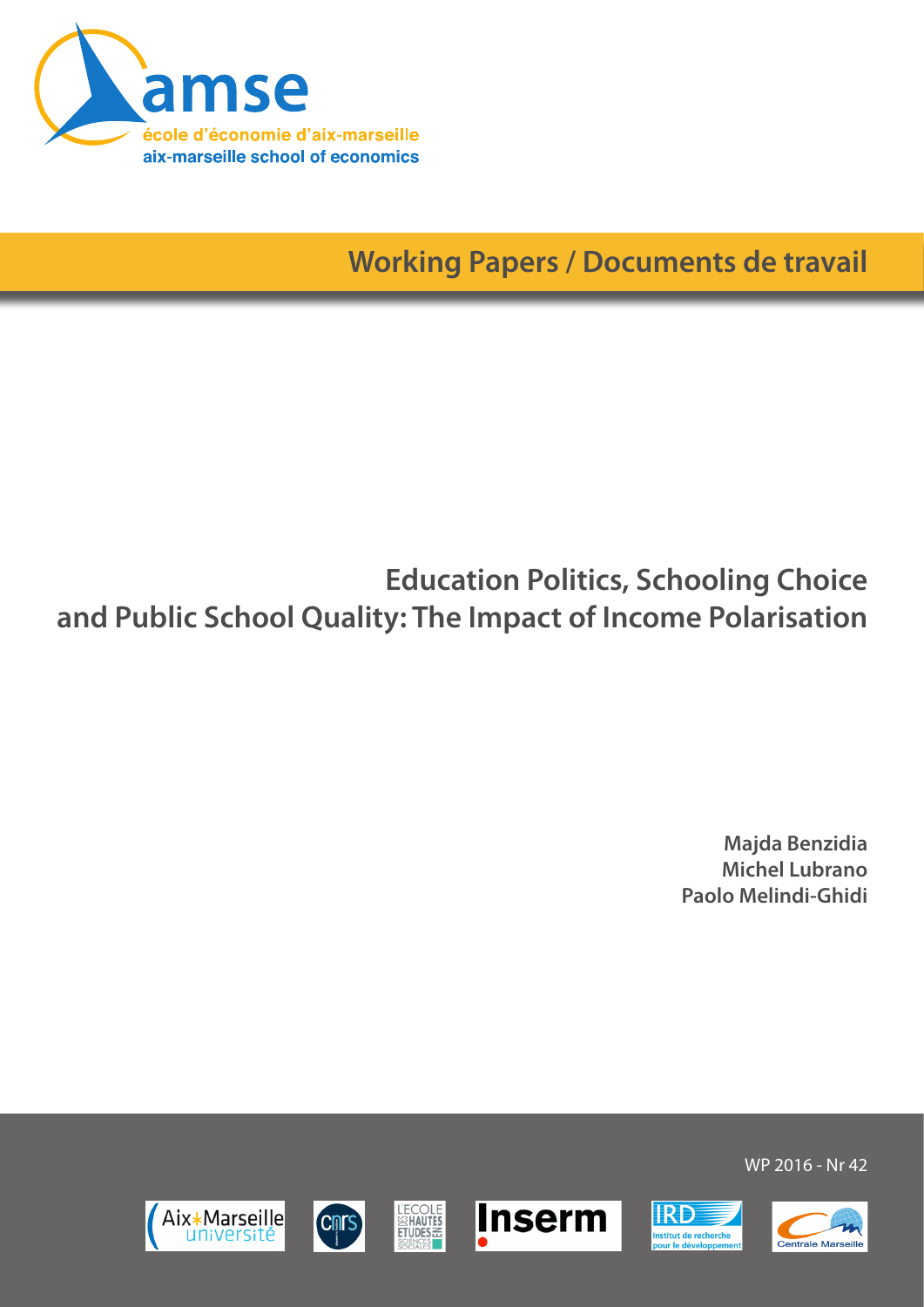# Education Politics, Schooling Choice and Public School Quality: The Impact of Income Polarisation

Majda Benzidia<sup>∗</sup> Michel Lubrano<sup>∗</sup> Paolo Melindi-Ghidi∗†

November 29, 2016

#### Abstract

Do communities with the same level of inequality but a different level of income polarisation perform differently in terms of public schooling? To answer this question, we extend the theoretical model of schooling choice and voting developed by de la Croix and Doepke (2009), introducing a more general income distribution characterised by a three-member mixture instead of a single uniform distribution. We show that not only income inequality, but also income polarisation, matters in explaining disparities in public education quality across communities. Public schooling is an important issue for the middle class, which is more inclined to pay higher taxes in return for better public schools. Contrastingly, poorer households may be less concerned about public education, while rich parents are more willing to opt-out of the public system, sending their children to private schools. Using micro-data covering 724 school districts of California and introducing a new measure of income polarisation, we find that school quality in low-income districts depends mainly on income polarisation, while in richer districts it depends mainly on income inequality.

JEL codes: I24, D31, D72, H52, C11.

Keywords: Schooling Choice, Income Polarisation, Probabilistic Voting, Education Politics, Bayesian Inference.

<sup>∗</sup>Aix-Marseille Univ. (Aix-Marseille School of Economics), CNRS, EHESS and Centrale Marseille. Centre de La Vieille Charité, 2 rue de la Charité, 13002 Marseille, France.

<sup>†</sup>Corresponding author: paolo.melindi-ghidi@univ-amu.fr.

<sup>&</sup>lt;sup>0</sup>Acknowledgments: This work was carried out thanks to the support of the A\*MIDEX project (No ANR-11-IDEX-0001-02) funded by the "Investissements d'Avenir" French Government program, managed by the French National Research Agency (ANR).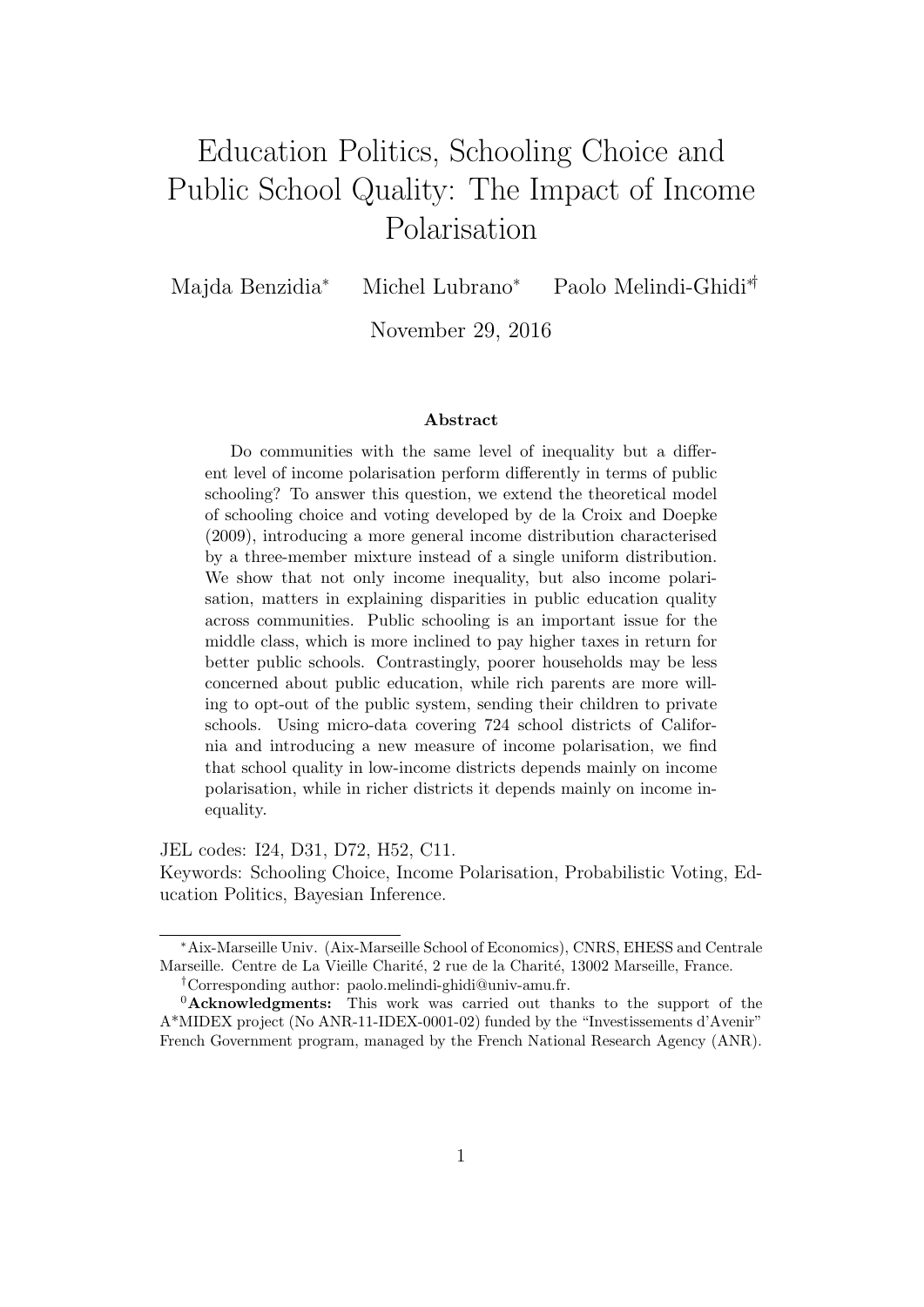## 1 Introduction

On both sides of the Atlantic, the growth period corresponding to the golden sixties was accompanied by the growth of the middle class (see e.g. Levy and Murnane 1992). Essentially, the middle class was composed of educated white collar workers, ranging from permanent teachers to journalists and lawyers.<sup>1</sup> This upward social mobility was made possible by the emphasis on schooling and college education. The quality of schooling and consequently (local) public spending became a very important issue for the middle class, which saw the immediate social consequences for itself (Alesina and Glaeser 2004, Chap 7). This growth of the middle class was accompanied by a decrease in inequality till the early 1980s (Piketty and Saez 2003). The picture totally changed after that date. Income inequality greatly increased both in the US and in some European countries, mainly because the income of the upper deciles increased much more rapidly than that of the lower deciles. This movement was eventually accompanied by a reduced social mobility and a decline in social mobility. Booza et al. (2006) point out that the proportion of US metropolitan families earning middle incomes went down from 28 percent in 1970 to 22 percent in 2000. This decline in the size of the middle class, combined with a sharp rise in housing prices, led to an increase in urban polarisation. Middle-income neighbourhoods as a proportion of all metropolitan neighbourhoods declined from 58 percent to 41 percent over the same period. There was thus an amplification of inequality and polarisation, the middle class being obliged to move to poor neighbourhoods while the richer part of the population was concentrated in very rich areas.

Several papers have stressed the relationship between income inequality and public education quality. Card and Krueger (1992), using US data over 1920-1949, illustrate the influence of school quality on the rate of return on education. Based on the theory of the median voter, Meltzer and Richard (1981) show that higher inequality leads to more redistribution through higher taxation. More recently, this is corroborated for instance in Corcoran and Evans (2010) who, using a panel of US school districts, examine the relationship between income inequality and fiscal support for public education and find a positive relationship between inequality and public school spending. See also Soares (2003) who, in an overlapping generation model, shows that public funding for education is compatible with self-interest as it will increase the future income of the voters. However, it is not clear what happens when there are two competing systems of education, private schools and public schools. The proportion of private enrolment varies greatly over

<sup>&</sup>lt;sup>1</sup>See for instance Mills (1951) for a tentative definition of the middle class.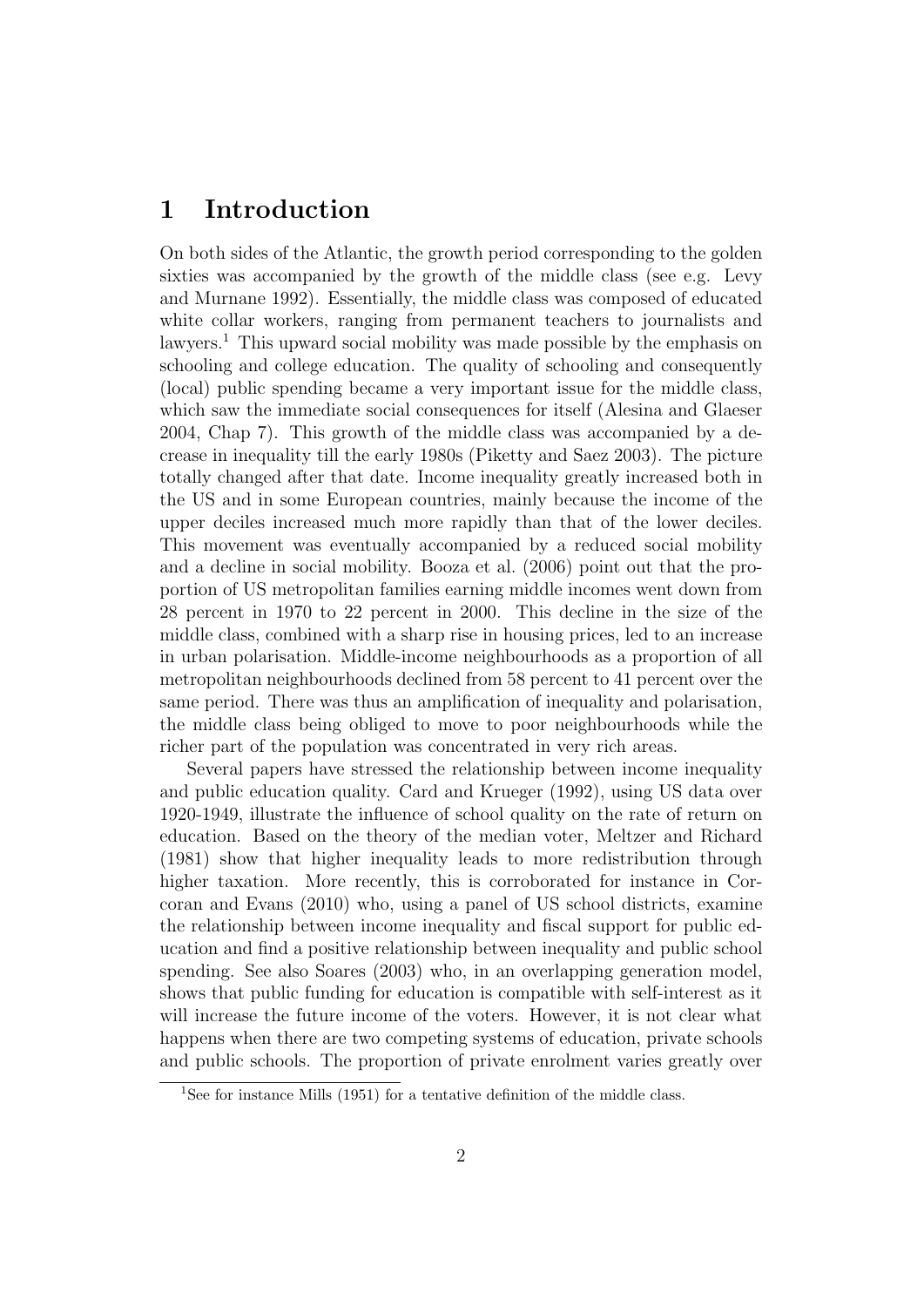countries, as do the system of financing for private schools. If financing of private schools is totally private, as in the US, the median voter theory would predict that public funding for public education is not likely to be affected. Yet de la Croix and Doepke (2009) propose a model with probabilistic voting (and an empirical test) where income inequality is the main determinant of segregation in the schooling system. Along these lines, Melindi-Ghidi (2016) shows that their result persists even though the model allows for the geographical mobility of households between school districts.

The idea we explore in this paper is that within a probabilistic voting context, inequality is not the only determinant of preferences for public funding of education, partly because income distribution cannot be represented by this indicator alone. While income polarisation was long accepted as representing the disappearance of the middle class by many sociologists after Max Weber (Andreski 2006, p. 105), proof that inequality was a different concept from polarisation was first given in Wolfson (1994) with axiomatisation provided by Esteban and Ray (1994). Actually, income inequality characterises the dispersion of an income distribution. It can be measured by various indices, such as the coefficient of variation or the Gini index. However, income polarisation characterises the increase of the ends of a distribution at the expense of its centre, moreover both its definition and its measurement are more complex. Polarisation can correspond to the decline of the middle class (Foster and Wolfson 2010) or to a distance between predefined groups (Esteban and Ray 1994). Polarisation is the source of potential conflicts (Esteban and Ray 1994) and leads to an uneven society, whereas a middle class consensus leads to more economic development and more investment in human capital as argued in Easterly (2001).

The model developed in our paper is able to take account of income inequality as well as the complex shape of income distribution. The main objective is to explain why we observe school districts with the same level of inequality, but with very different types of public education policies. Moreover, it is the first theoretical attempt in this literature to explain the effects of a major trend: income polarisation. The main theoretical contribution of the paper lies in analysing how differences in the income composition of school districts affect public education policies and school choice. We show that the effect of a shrinking middle class relative to the ends is ambiguous, and depends on the population composition of each school district. In particular, in districts populated by far more poor than rich households, income polarisation is more likely to negatively impact public schooling quality. This stems from the fact that the positive variation in the rate of participation in public education as a consequence of increasing polarisation is not offset by increased tax revenue to finance the public education system.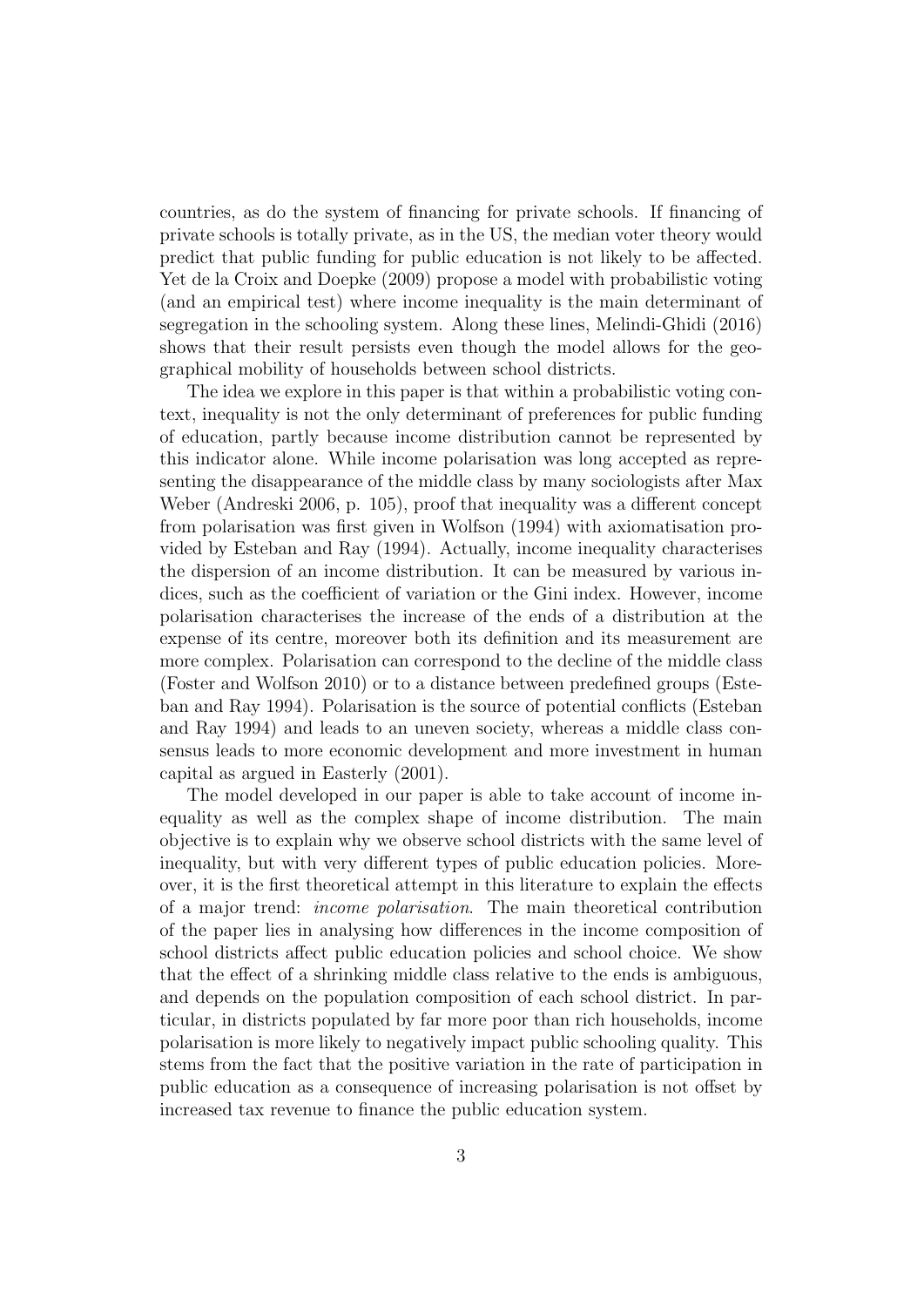From a theoretical perspective, the model developed in this paper is an extension of the pioneering setting developed by de la Croix and Doepke (2009). Compared to their work, however we assume a more realistic income distribution which allow us to incorporate in their model a measure of income polarisation within school districts. While the original model is able to capture the effect of disparities in income inequality on public education policies, it is not able to determine whether these policies are also affected by changes in income distribution that do not alter inequality within districts. Put differently, if income distribution is represented with a standard uniform distribution, the impact of income polarisation on public education policies and schooling choices cannot be taken into account. Since the intended contribution of this paper is to assess the main consequences of income polarisation on public education policies, we introduce a parametric form for an income distribution which could be formulated to include parameters explaining this phenomenon. Thus, we propose a hybrid mixture model consisting of two uniform and one Pareto distributions.<sup>2</sup>

Using the ACS and ELSI databases, we aim at confirming this hypothesis through a two-regime regression model. We focus on determining whether polarisation impacts public spending and thus public schooling quality. We find that in school districts largely populated by poor households income polarisation matters, while when there is a majority of rich households, inequality is the major factor explaining public education spending.

The paper is organised as follows: section 2 provides background, with important stylised facts for the State of California. We also introduce an enriched income distribution that allows income polarisation to be considered in the analysis. In section 3 we extend the theoretical model of de la Croix and Doepke (2009) including the proposed income distribution. We examine the theoretical impact of income polarisation on public education policies and schooling choice. Section 4 focuses on the estimation of our enriched mixture distribution and indices. Section 5 presents an empirical analysis of the main theoretical results. Section 6 concludes.

## 2 From Inequality to Polarisation

Both the empirical literature, as well as its theoretical counterpart, highlight the effect of income inequality on public school quality. Inequality measures focus on the dispersion of a given income distribution. However, outside the lognormal framework, inequality alone does not adequately describe the

<sup>&</sup>lt;sup>2</sup>To this end, we will need an income distribution composed of three income classes: the poor, the middle class and the rich.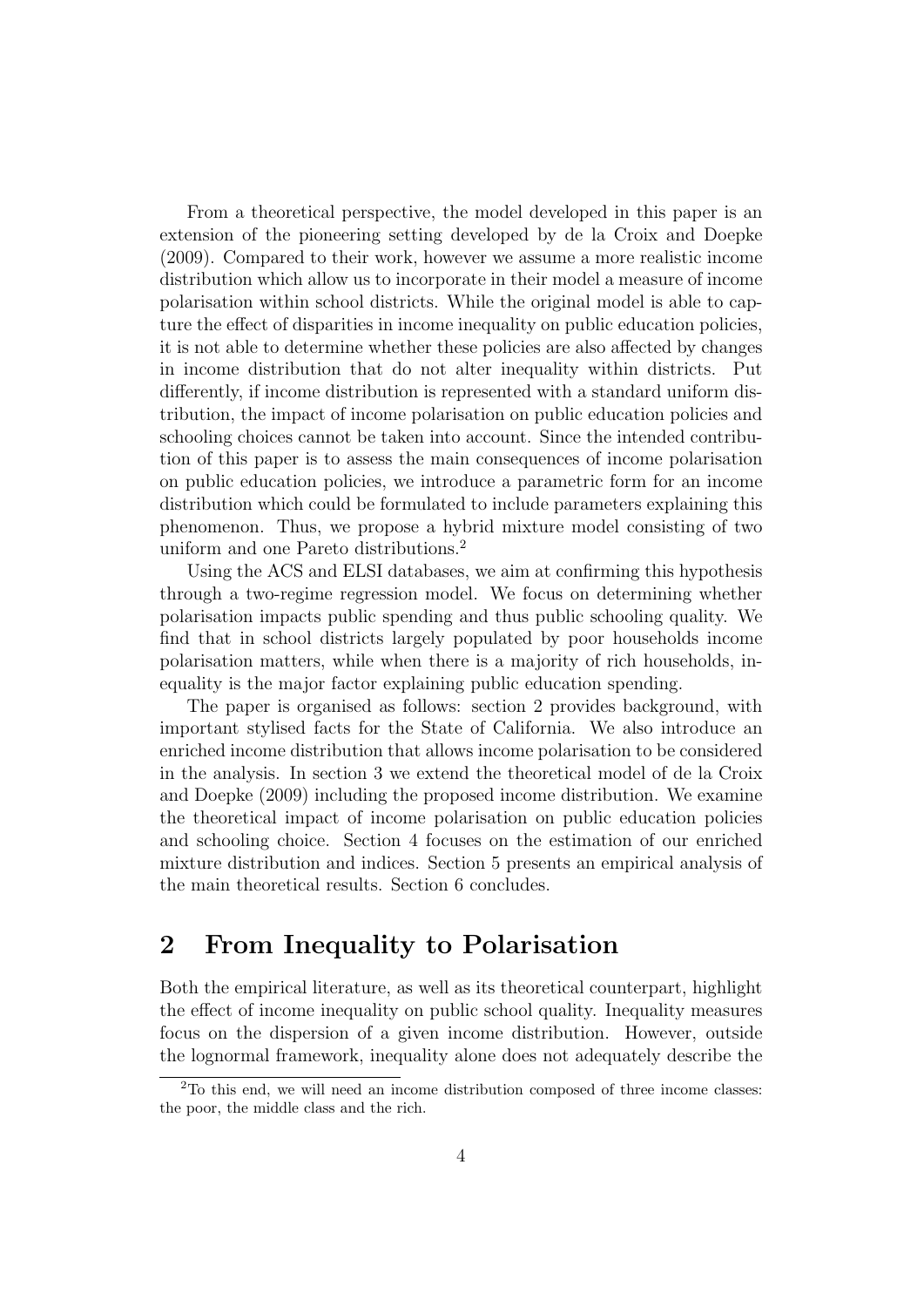shape of the income distribution, and polarisation becomes an important feature. This section attempts to detail the relationship between school quality and the shape of the income distribution, represented by both inequality and polarisation. Using California school district data for the year 2011-2012, we analyse the respective roles played by income polarisation and inequality. We first propose some stylised facts on public education quality and its relation to income. Second, we present a model for an income distribution more general than the uniform distribution considered in de la Croix and Doepke (2009) and the Pareto distribution considered in Arcalean and Schiopu (2016), but which allows for both analytical results and the empirical measurement of income polarisation.

#### 2.1 The ACS and ELSI Databases

The American Community Survey  $(ACS)^3$  is conducted every year. It provides demographic, social, economic, and housing data for the US. For educational data, we refer to the Elementary/Secondary Information System  $(ELSI)<sup>4</sup>$  which provides information on public and private schools.<sup>5</sup> We restrict our analysis to households with children enrolled in schools (public or private) for the year 2011-2012. These data sets are available by school district, grouped by state. We chose the state of California because it is the most densely populated state in the US. According to median household income, it is the third richest state, but according to income per capita, it is only 15th, very close to Illinois. There are rich counties in California, but there are much richer counties in Maryland for instance. California also has some very poor counties, mainly populated by Latin Americans or Asians. The state contains large cities with a high proportion of households living below the official poverty line (like Fresno, with a poverty rate of 31.5% in 2012). But there are also large, rich cities like San Francisco or San Jose, where the poverty rate is much lower  $(13\%$  for San Francisco). The fertility rate, 1.90 in 2011, is just above the average. California is therefore a good choice because of its large size and the income diversity of its population.

After merging these two data bases, ACS and ELSI, our sample covers 724 school districts, documenting income distribution over the school district

<sup>3</sup>Available on: http://nces.ed.gov/programs/edge/demographicACS.aspx

<sup>4</sup>Available on: http://nces.ed.gov/programs/edge/tableViewer.aspx

<sup>&</sup>lt;sup>5</sup>These two data bases are particularly interesting as they provide information by school district within a selected US state. Such information was previously available only through custom tabulations. These two data bases also make computation easier as they provide information not only for the total population but also for particular categories of children and parents.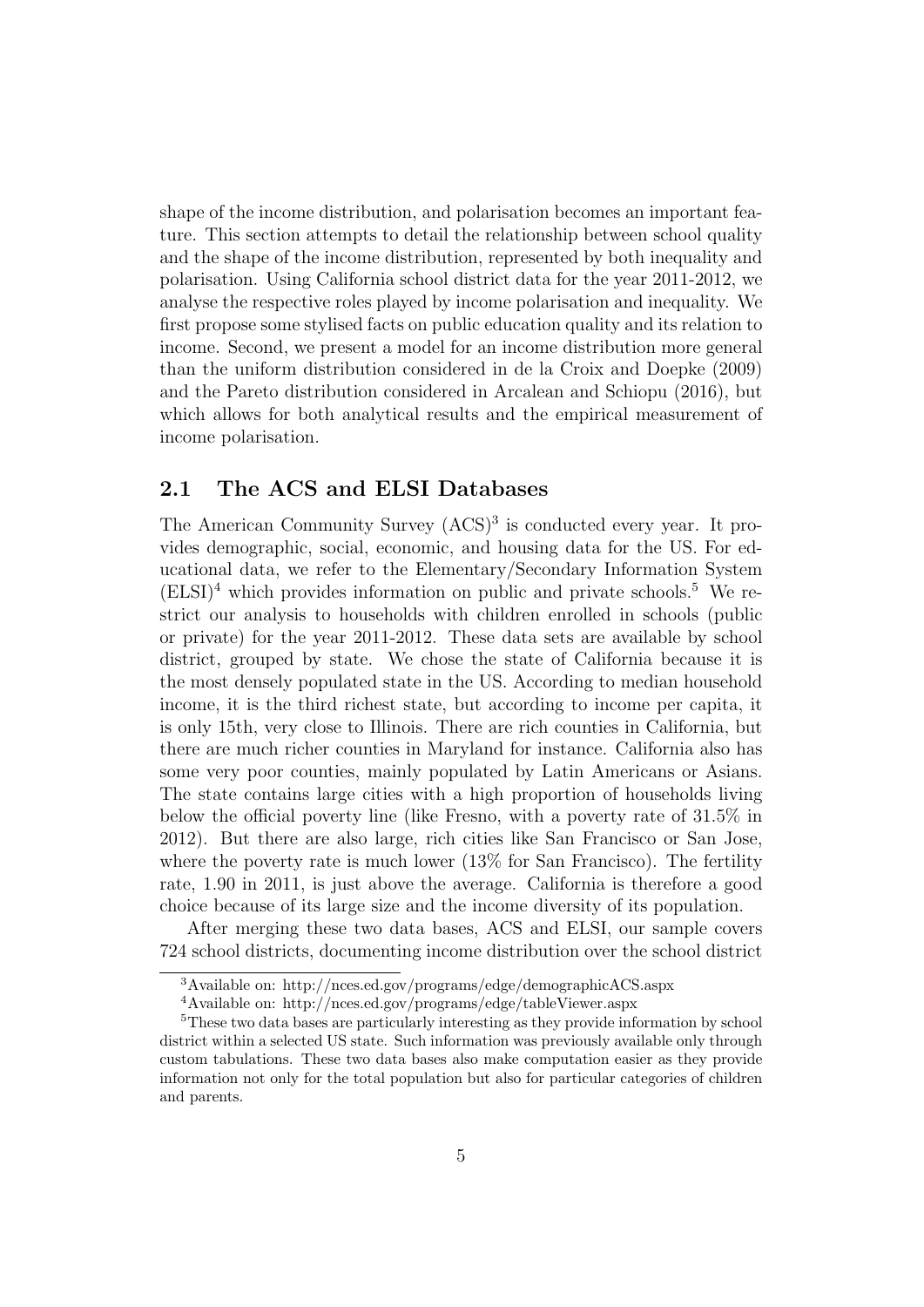

Figure 1: Relationship between share of private school enrolment and median household income for California in 2012

(grouped data for fixed classes of income), education (pupil/teacher ratio, instructional expenditure, numbers in private school enrolment...), federal and local tax revenues, fertility, and many other items relevant to our model. We now analyse some stylised facts concerning schooling choice, the influence of inequality versus polarisation on education quality. In the final section of this paper, we use this data set to empirically test the theoretical model of section 3.

#### 2.2 Stylised Facts

When it comes to schooling, a decision many parents face is whether to send their children to private or to public schools. Different factors impact their decisions. In the US, public schools are financed through federal, state, and local taxes, while private school funding comes from a variety of sources, including tuition fees. These can be very high, whereas public schooling is offered free of charge. The ensuring gap between the wealthiest and poorest households, with only the wealthier able to provide private education for their children, means that this system can generate school segregation by income not only between but also within school districts.

Public schools are managed within school districts which are governed by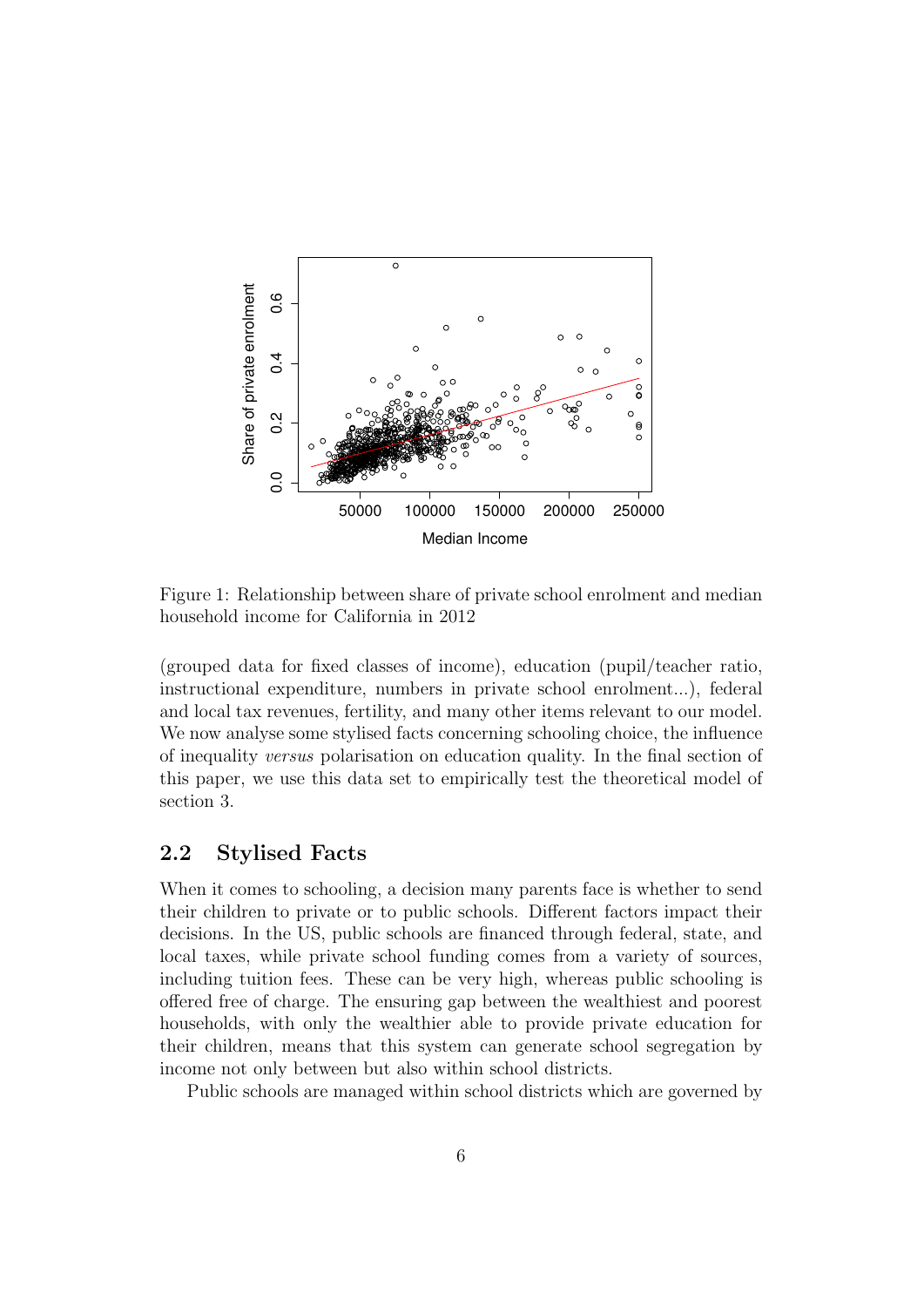elected councils, in a form of local government placed under the responsibility of the state (California in our case study). The elected council has the authority to manage local public schools. In the Californian school districts, we observe a clear income-related segregation at school district level. Figure 1 shows the empirical relationship between the share of enrolment in private schools and household median income, with the school district being the unit of observation. There is a strong positive (0.63) and highly significant correlation between income and the share of private school enrolment (nearly zero p−values for the Pearson correlation coefficient), which is one possible explanation for the variation in proportion of private schooling between school districts.

The data shows that the lowest rate of private school enrolment in Californian school districts is 0.006, which is very low, while the highest is 0.727, which is very high. The median rate is comparatively low, with 0.116. We do therefore observe school segregation by income in some districts, but it is not widespread. Within each school district, there is at least one household that chooses private schooling for its children and at least one that chooses public schooling. Presumably because school quality is comparatively high in California, our database contains no school district where only one alternative is chosen by all households.

Parents who can afford private schools may prefer to opt-out of the public school system because they have expectations of higher schooling quality in the private system. Schooling quality can be measured in different ways. The number of pupils per class has long been used as an indicator, starting with the Coleman report (1966), and is measured by the student-to-teacher ratio. More recent studies, such as de la Croix and Doepke (2009), prefer to use expenditure variables: schooling quality is measured by the level of instructional or total expenditure allocated to public schools. Why do some school districts benefit from greater financial means than others? As explained above, partly because of the level of local taxes, which is voted by the parents living in the school district and thus depends on the income distribution of that district. However, note also that the federal state can decide to compensate for lower local public funding in poorer school districts.

Although the literature contains many references to the relationship between income inequality and schooling quality, its nature is not clear, especially when public and private schools compete (see the papers cited in the introduction). Figure 2 provides two plots illustrating the relationship between public schooling quality and income inequality measured by a Gini coefficient. On the left side, we use public instructional expenditure as an indicator of public schooling quality, while on the right side, we use the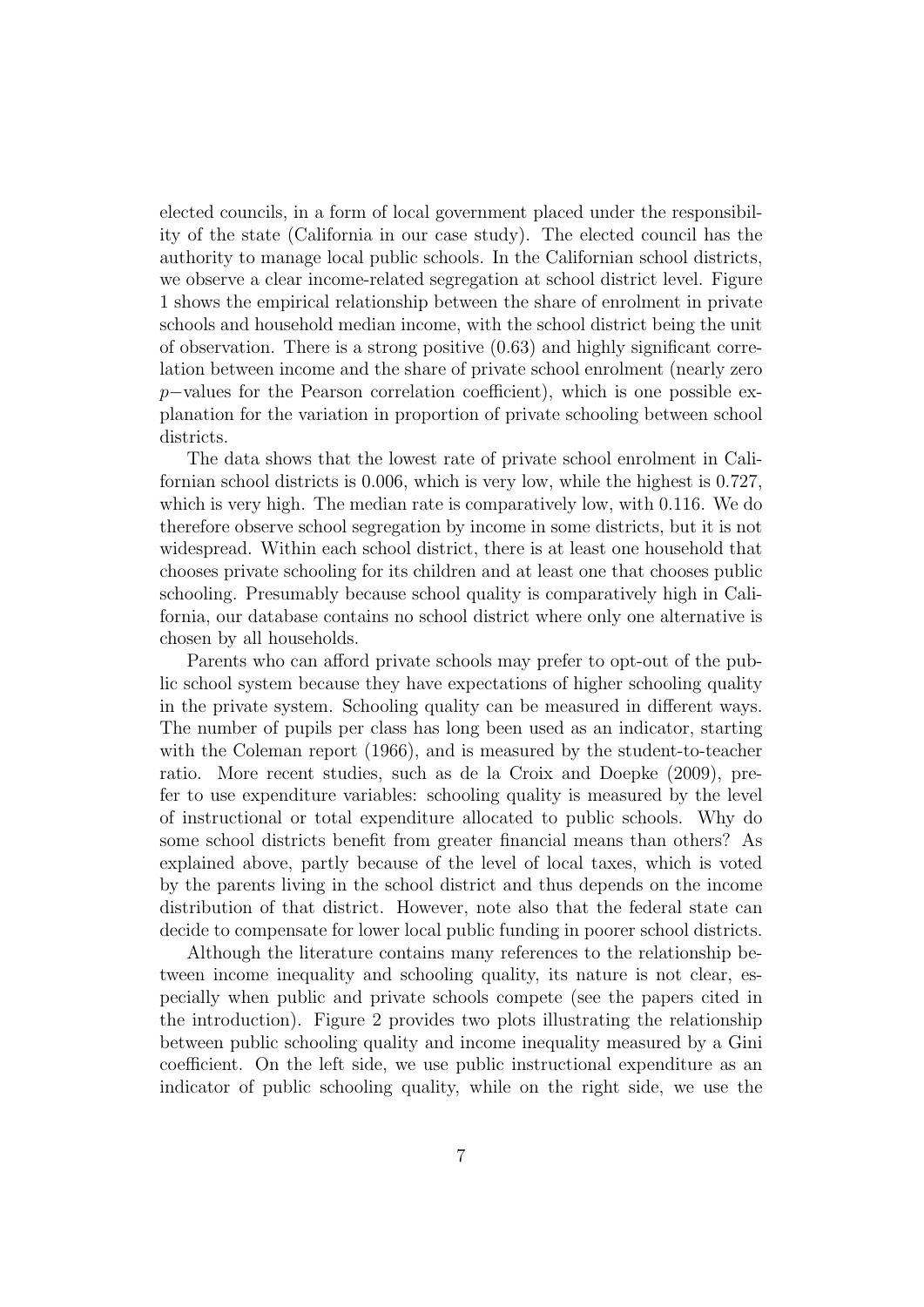public pupil-teacher ratio.<sup>6</sup> What we observe from our school district data for California is that inequality and schooling quality are totally unrelated. We get very low and non significant correlation coefficients with  $p$ −values of respectively 0.81 and 0.61.



Figure 2: Relationship between public schooling quality and household income inequality.

However, focusing only on inequality may mean that we miss other important features of an income distribution. As an illustration, let us consider in Figure 3 two income distributions represented by a mixture of three uniform distributions and having the same Gini coefficient, but totally different proportions of middle class households. This figure illustrates the difference between polarisation and inequality, and explains why a model of income distribution that allows for both analytical results and the possibility of income polarisation is highly desirable. The more polarised a school district is, the higher the proportion of poor and rich compared to the middle class. This will have implications for public schooling, as we assume that the middle class tends to favour high public schooling quality.

By replacing the Gini index in Figure 2 with the measure of polarisation detailed below, we obtain Figure 4. Now the correlation between public education spending and our new indicator becomes strongly significant. On

<sup>6</sup>According to the National Center for Education Statistics, instructional expenditures are defined as "Expenditures for activities related to the interaction between teachers and students. Include salaries and benefits for teachers and teacher aides, textbooks, supplies and purchased services. These expenditures also include expenditures relating to extracurricular and co-curricular activities".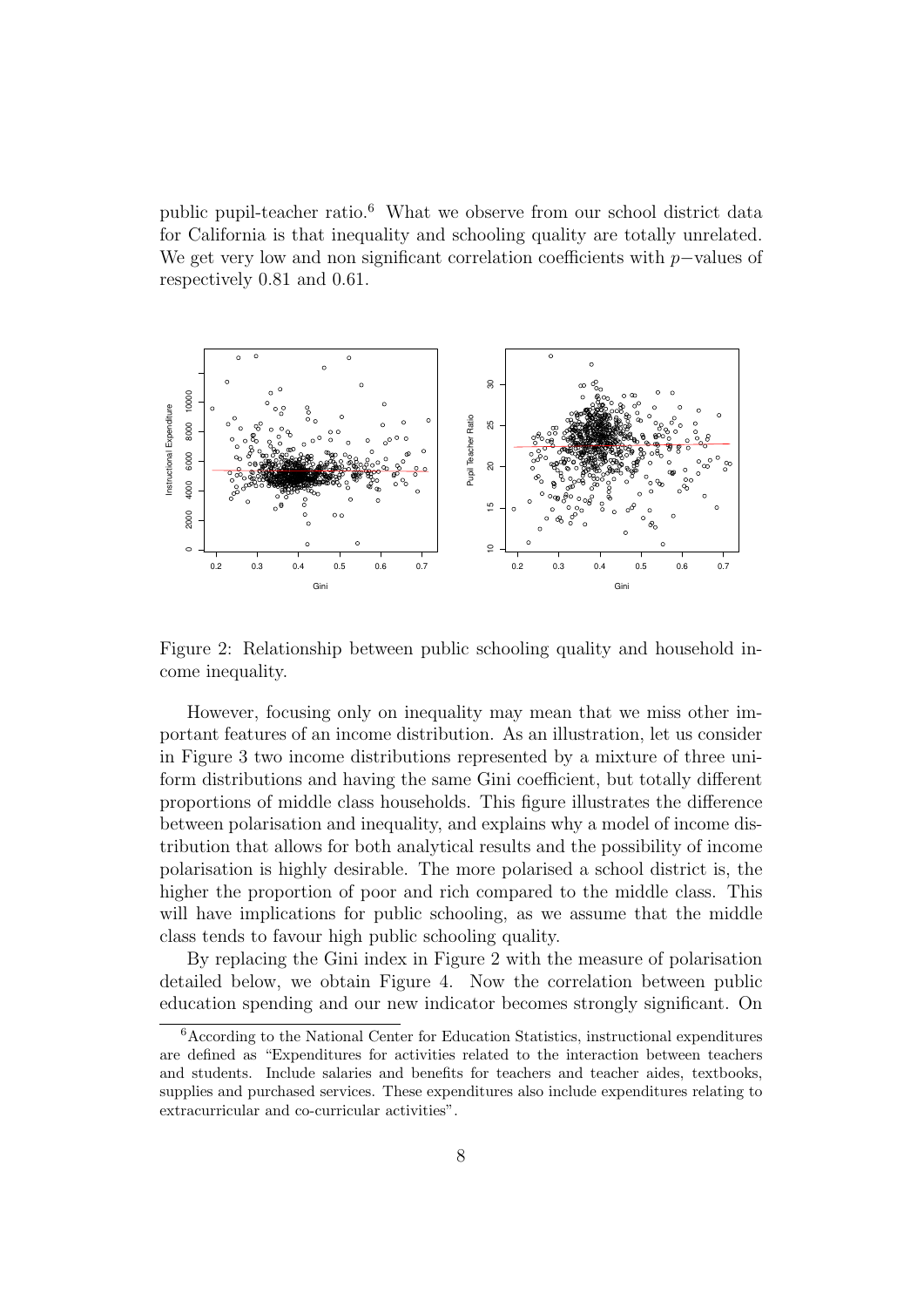

Figure 3: Two income distributions with the same level of inequality



Figure 4: Relationship between public schooling quality and polarisation.

the left side of Figure 4, relating polarisation and instructional expenditure, the Pearson's product-moment correlation is -0.19, with a near zero p-value. On the right side of Figure 4 relating polarisation and the pupil-teacher ratio, the Pearson's product-moment correlation is 0.16 with a near zero p-value. We thus see a clear negative influence of polarisation on schooling quality when measured by both indicators.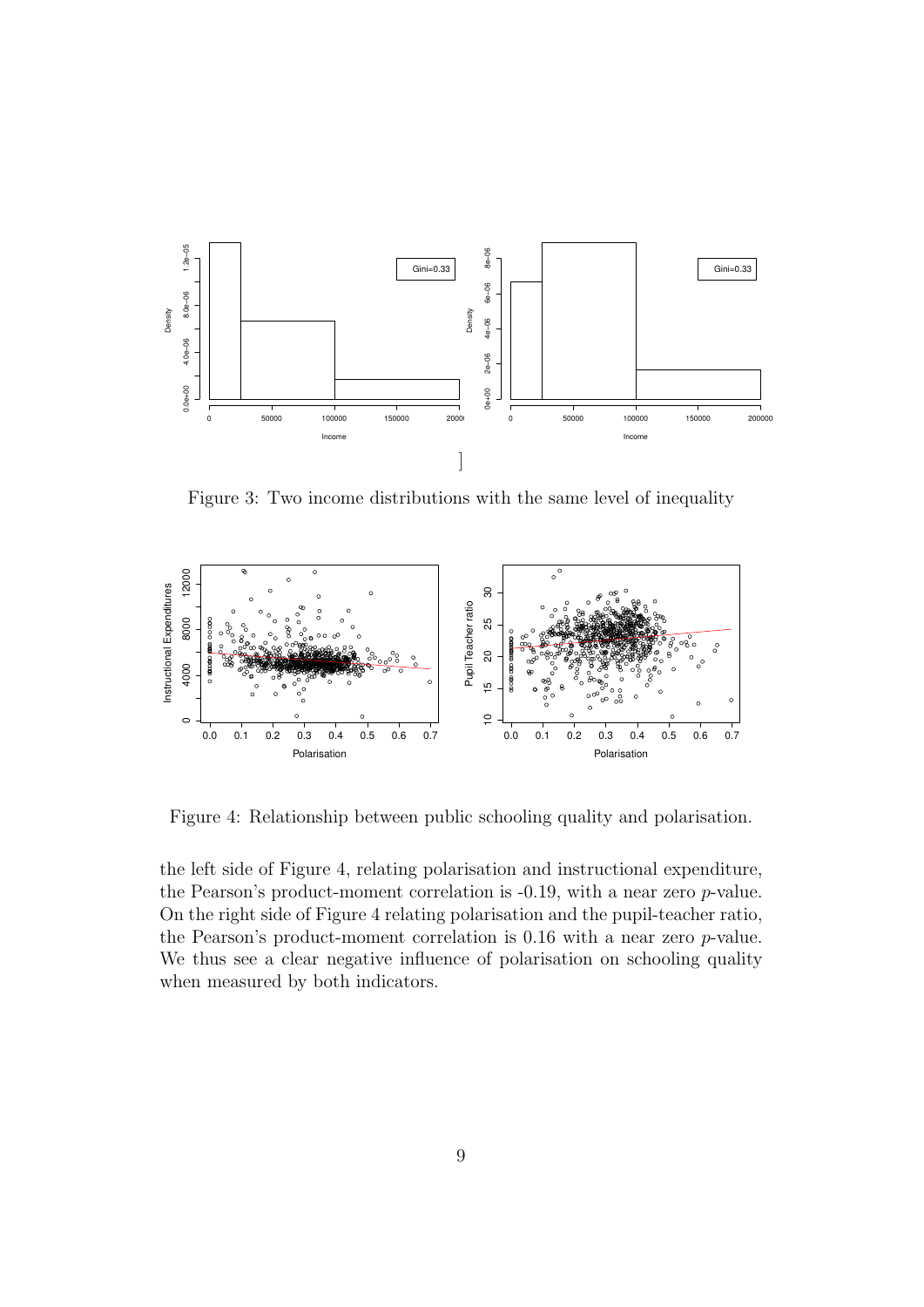### 2.3 An Enriched Income Distribution with Polarisation

In this section, we focus on a parametric form for an income distribution including in its formulation parameters directly monitoring polarisation. Polarisation is seen as the collapse of the middle class (Foster and Wolfson 2010), but also as a distance between predefined groups (Esteban and Ray 1994). Combining those two approaches, we propose an income distribution with three predefined income classes. To do so, we must specify two values  $x_1$  and  $x_2$  which are class boundaries. The poor are those with an income lower than  $x_1$ , the middle class those with an income between  $x_1$  and  $x_2$ . The rich those with an income higher than  $x_2$ . Select of these values is discussed in section 4. Income is assumed to follow a uniform distribution inside each class. We thus have a mixture of three uniform distributions. If  $g$  is a parameter monitoring the size of the middle class and  $\beta$  a parameter monitoring the relative balance between the poor and the rich, we have:

$$
f(x) = \frac{g\beta}{x_1}\mathbf{I}(x < x_1) + \frac{1-g}{x_2 - x_1}\mathbf{I}(x_1 \le x < x_2) + \frac{g(1-\beta)}{x_{max} - x_2}\mathbf{I}(x_2 \le x < x_{max}),
$$
\n(1)

where  $\mathbf{I}(\cdot)$  is the indicator function. This distribution is not too restrictive, in view of the fact that we only have access to grouped data anyway. If the last income class is bounded, this solution is perfectly valid. Once the boundaries are fixed, the two parameters  $\beta$  and g are perfectly identified as  $1 - q$  is equal to the proportion of households within the middle class boundaries and  $\beta$  can be recovered using the proportion of poor. However, when the top class of the grouped data is open, we have to consider a slightly different formulation, a mixture of two uniforms and of a Pareto:

$$
f(x) = \frac{g\beta}{x_1}\mathbf{I}(x < x_1) + \frac{1-g}{x_2 - x_1}\mathbf{I}(x_1 \le x < x_2) + g(1 - \beta)\frac{\alpha x_2^{\alpha}}{x^{\alpha+1}}\mathbf{I}(x \ge x_2).
$$
 (2)

Equipped with these two distributions, we can now explain the relationship between income polarisation and inequality.

### 2.4 Polarisation and Inequality in our Income Distribution Mixture

Let us now discuss polarisation in the context of our mixture model. The shape of the centre of the distribution, and consequently the size of the middle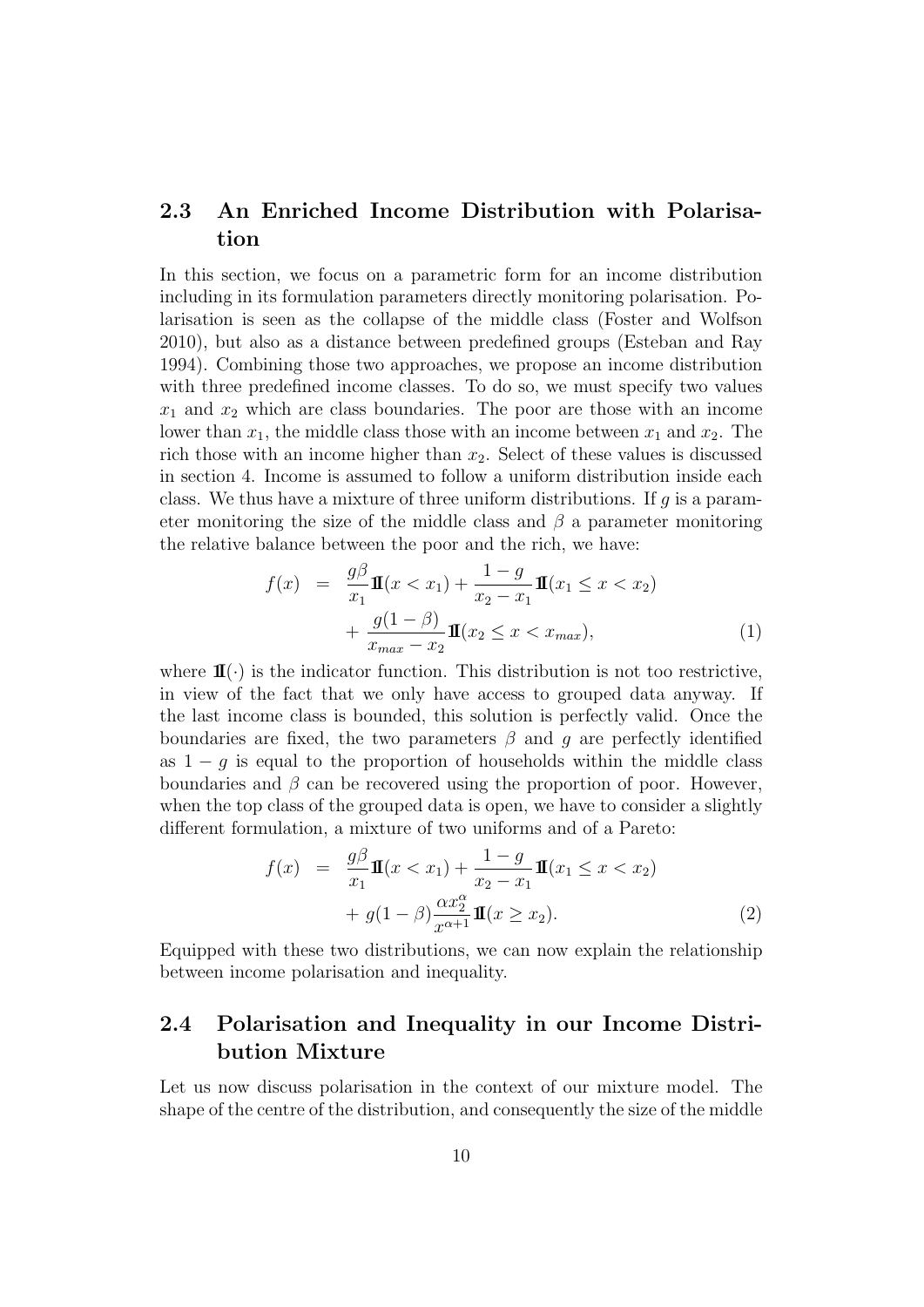class, is monitored by the value of  $g \in [0,1]$ . Its relative size is maximum for  $q = 0$  and minimum for  $q = 1$ , as evident from (2). The final shape of the distribution is monitored by the balance between the poor and the rich with  $\beta$ . For  $\beta = 0$  we have no poor households, and for  $\beta = 1$  we have no rich. For these two extreme cases, we cannot have polarisation, because one of the extreme groups disappears. For  $\beta = 0.5$ , the distance between the poor and the rich is maximum. Combining these two aspects, we propose a polarisation index between [0, 1] for this income distribution:

$$
Pol = 4g\beta(1 - \beta)).
$$

This measure is maximum and equal to 1 when  $q = 1$  (no middle class) and  $\beta = 0.5$  (equal number of rich and poor). It is 0 when either  $q = 0$  or when either the rich or the poor group disappears ( $\beta = 0$  or  $\beta = 1$ ).

Polarisation and inequality are nevertheless linked, despite being different in nature. In Figure 5, we plot our polarisation index against a Gini index for school district incomes. The Pearson's product-moment correlation is 0.29



Figure 5: Relationship between polarisation and inequality in California

(and a near zero p-value) for this sample. However, the slope of regression line is far from 1. Moreover the plot is rather scattered. There are thus districts that have the same level of inequality but totally different levels of polarisation.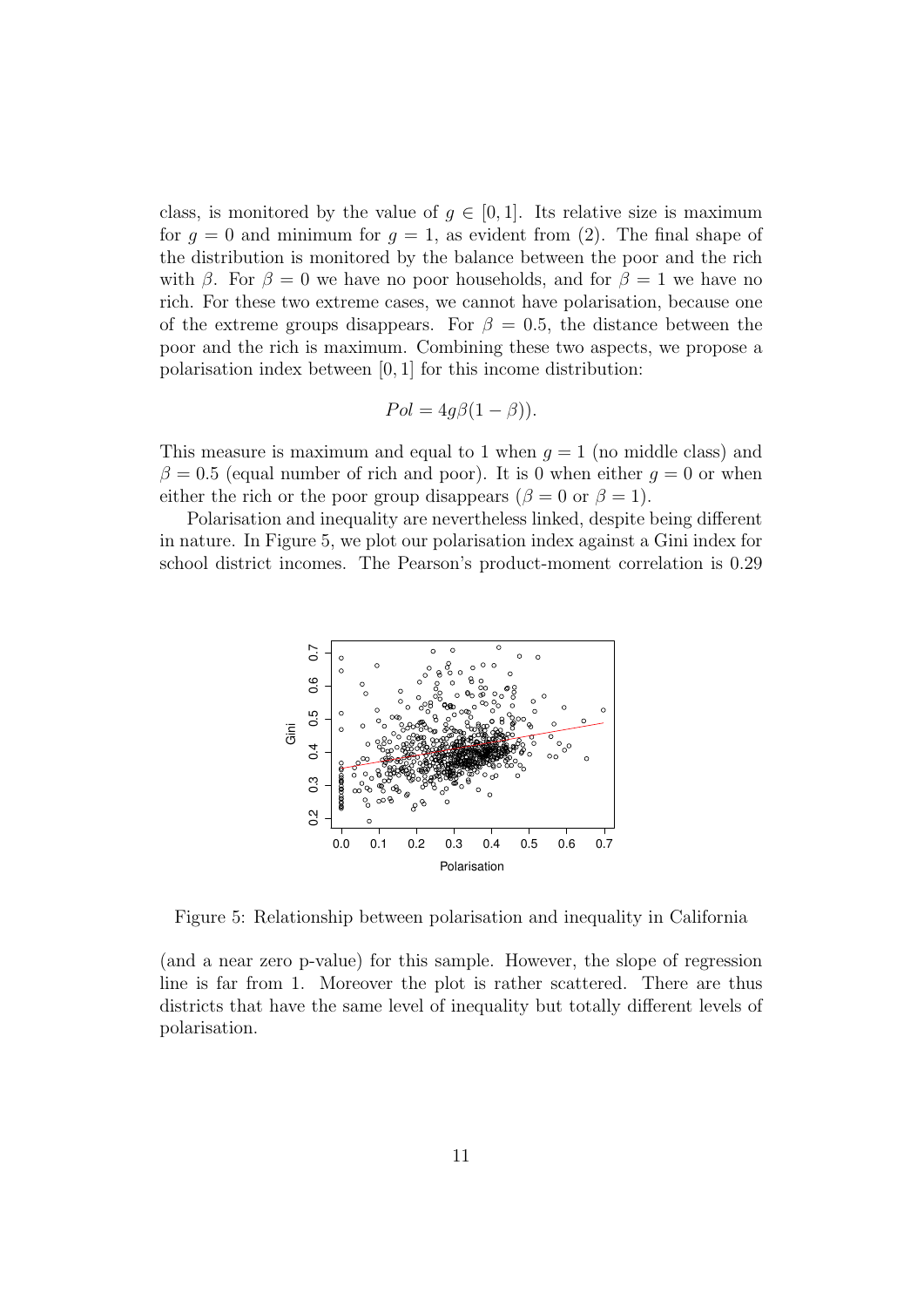## 3 A Theoretical Model of Income Polarisation and Education Politics

The theoretical model analysed in this paper is an extension of the pioneering model without government commitment built by de la Croix and Doepke (2009). The authors develop a model of schooling choice and voting on public education, assuming that income is distributed according to a standard uniform distribution with bounded support  $[1 - \sigma, 1 + \sigma]$ . This assumption allows the authors to study the impact of inequality, proxied by the dispersion parameter  $\sigma$ , on the quality of the public school system. However, this simplifying assumption on income distribution does not allow us to describe the real distribution we actually observe within U.S. school districts. Nor can it explain why, in school districts with the same level of inequality, differentials in public schooling quality are observed.<sup>7</sup> The assumption of a uniform income distribution cannot account for the role that income polarisation might play in explaining disparities in schooling quality. For these reasons, we assume that the distribution of income is characterised by a mixture of two uniform distributions and of a Pareto distribution. Our objective is to understand the main effects that an income distribution accounting for differences between and within social classes might have on public policies, and therefore on schooling quality and segregation.

### 3.1 Household Decision Problem: The Theoretical Setup of de la Croix and Doepke (2009)

Our theoretical starting point is the problem of a representative household as developed in de la Croix and Doepke (2009). It is a model with endogenous fertility in which households choose their consumption level  $c_t$ , decide their number of children  $n_t$ , and whether to educate them in public or private schools. Public education is free of charge, while private education involves a tuition fee.<sup>8</sup> When fertility and education decisions are taken, households vote for a rate of income tax rate to finance public education spending.<sup>9</sup> The representative agent is endowed with an additive and separable utility function where  $\gamma \in \mathbb{R}^+$  is the overall weight attached to children and  $\eta \in$ 

<sup>&</sup>lt;sup>7</sup>In section 4, we estimate the California income distribution showing that this mixture is a good representation of the analysed date. See Figure 6.

<sup>8</sup>For simplicity, the unitary cost of private education is normalised to one.

<sup>9</sup>See de la Croix and Doepke (2009) for more details on the main theoretical assumptions and timing of the events. We replicate in this sub-section the household problem developed by de la Croix and Doepke (2009) to help the reader follow the theoretical extension proposed in our paper.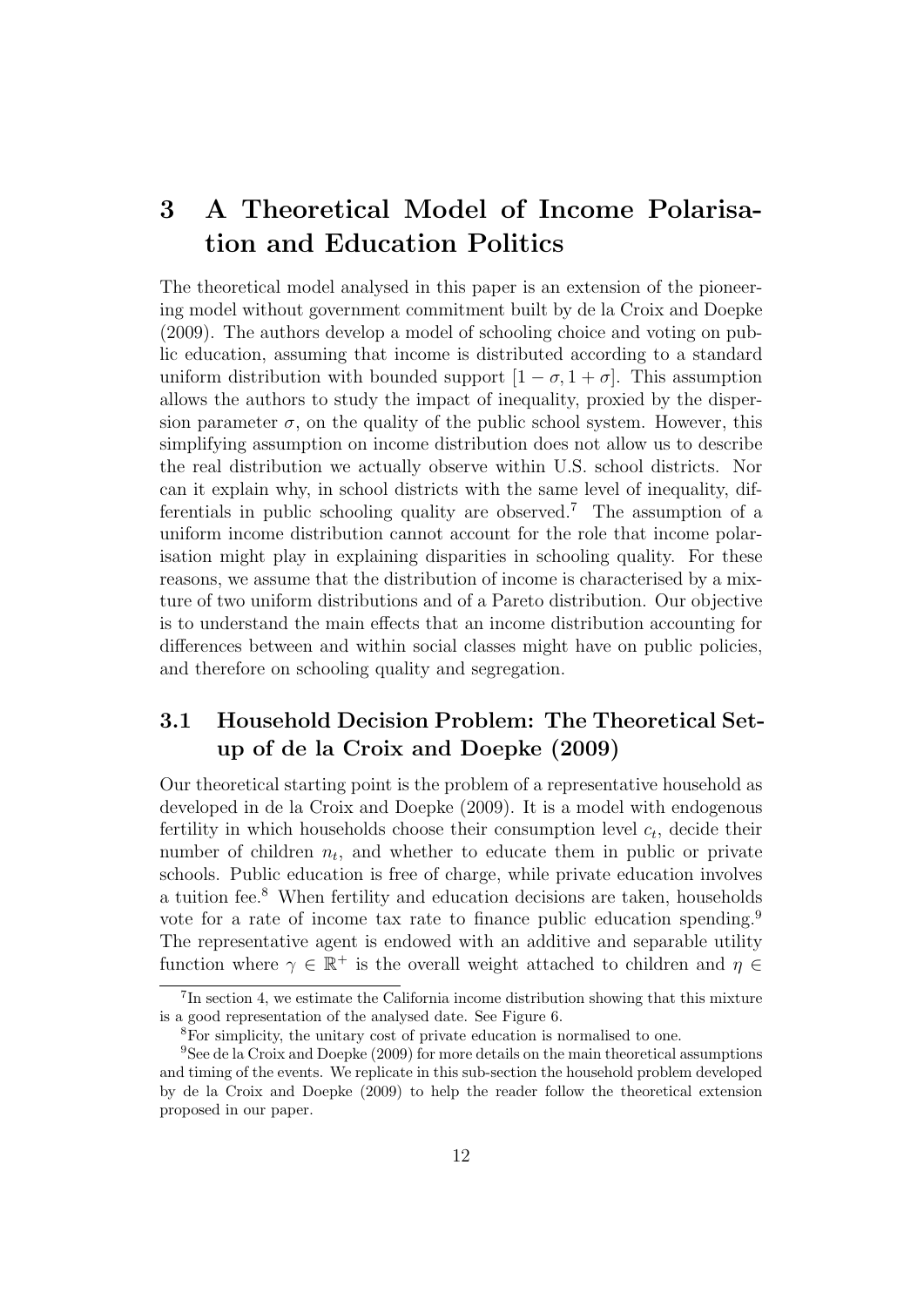$(0, 1)$  is the relative weight of human capital quality:

$$
u = \ln(c) + \gamma[\ln(n) + \eta \ln(h)].
$$
\n(3)

In this equation,  $h = \max\{s, e\}$  represents the level of child human capital, i.e., the quality of education acquired by each child with s representing the quality of public schooling, proxied by public spending per child, while e represents private investment on education. Public and private education are mutually exclusive. Private education spending being assumed tax deductible, the budget constraint is simplified and writes:

$$
c = (1 - \tau)[x(1 - \phi n) - n e], \tag{4}
$$

where  $\tau$  is the income tax rate, x the exogenous wage rate and  $\phi$  the proportion of time allocated to raising one child,  $(1 - \phi n)$  representing labour supply.<sup>10</sup> Maximising utility (3) under the budget constraint (4), it is possible to derive the desired number of children  $n$  and the optimal education investment e, for each choice of schooling type:

$$
Public: \t es = 0 \t ns = \frac{\gamma}{\phi(1+\gamma)}
$$
  
\n
$$
Private: \t ee = \frac{x\eta\phi}{1-\eta} \t ne = \frac{\gamma(1-\eta)}{\phi(1+\gamma)},
$$
\n(5)

implying  $n^s > n^e$ : parents choosing the public system have more children.<sup>11</sup>

We define the indirect utility function  $V^s$ , corresponding to choosing public education, and  $V^e$ , corresponding to choosing private education, by replacing the budget constraint (4) and the optimal decisions (5) in the utility function (3). The final schooling choice is made by comparing the two indirect utility functions  $V^s$  and  $V^e$ . The possibility that  $V^e > V^s$  depends on the expected quality of public schooling  $E[s]$  and only arises if the agent has an income greater than a threshold given by:

$$
x > \tilde{x} \equiv \frac{E[s](1 - \eta)^{\frac{\eta - 1}{\eta}}}{\phi \eta},\tag{6}
$$

which is Lemma 2 in de la Croix and Doepke  $(2009)$ . At a given wage x, the higher the expected quality of public schooling  $E[s]$ , the lower the probability of opting-out of the public education system. Since households have perfect foresight over the outcome of the political process and, consequently, over the policies adopted by the government,  $E[s] = s$ .

<sup>10</sup>There is an implicit constraint in the model so that the maximum number of children *n* is bounded by  $1/\phi$ .

<sup>&</sup>lt;sup>11</sup>Since  $e^s = 0$ , for simplicity we will define  $e^e = e$  in the paper.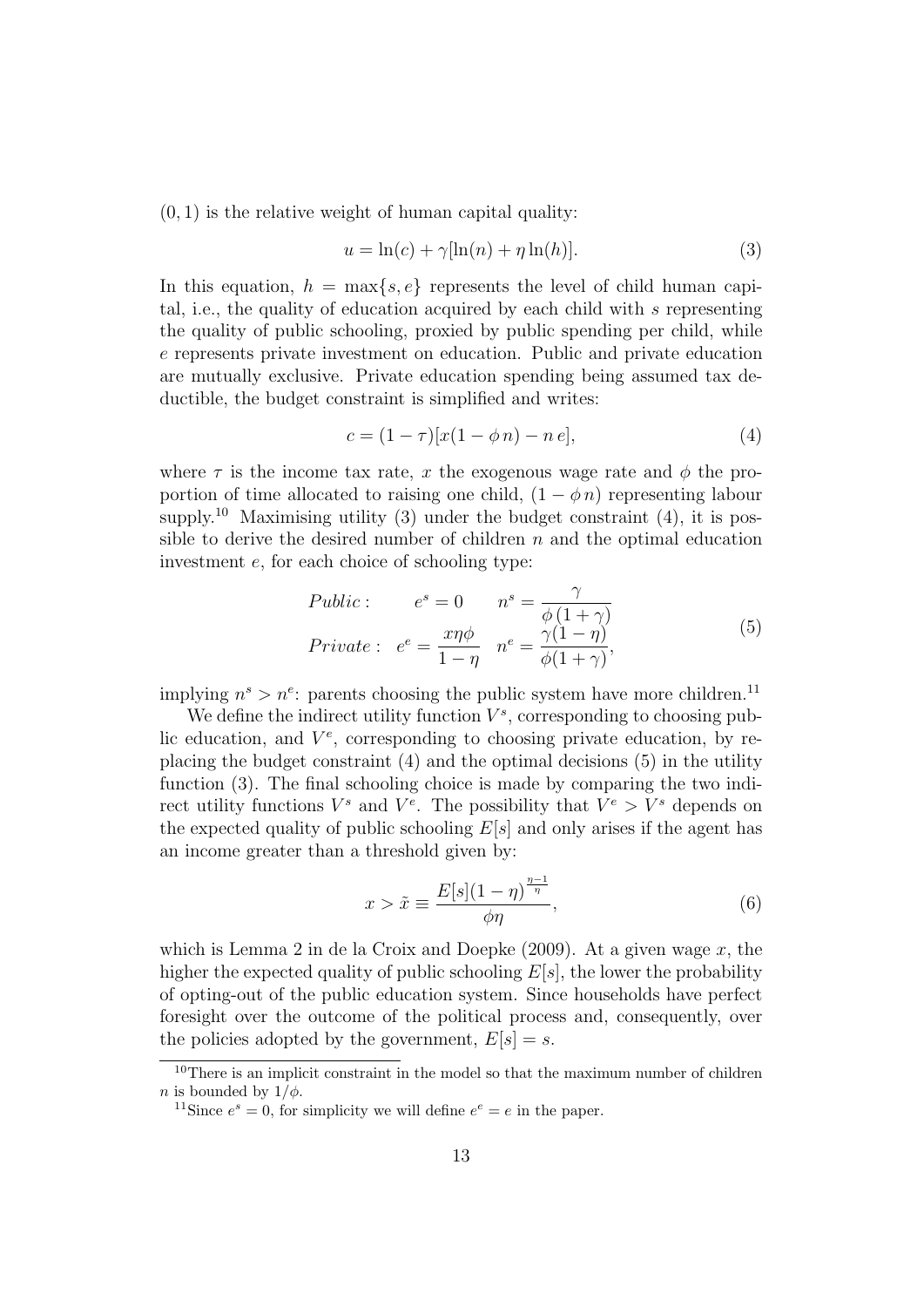#### 3.2 Introducing Income Polarisation

Let us now consider our enriched income distribution (2). We first determine the participation rate in the public school system  $\Psi$  as the integral of this income distribution between 0 and the predetermined threshold  $\tilde{x}$ :

$$
\Psi = \int_0^{\tilde{x}} f(x)dx = g\beta \frac{\tilde{x}}{x_1} + (1 - g)\frac{\tilde{x}}{x_2 - x_1} - (1 - \beta)g\left(\frac{\tilde{x}}{x_2}\right)^{-\alpha}.
$$
 (7)

Following de la Croix and Doepke (2009), we assume that fertility and schooling choices are determined before the political process takes place. Consequently, the opting-out threshold  $\tilde{x}$  can be taken as given. Therefore, the derivative of (7) with respect to  $\beta$  under the perfect foresight assumption is always positive and we have:

**Lemma 1** Given q, an increase in  $\beta$  the relative proportion of poor households compared to rich households, positively affects the participation rate in public education.

For a proof, see Appendix A.1.

The effect of q on the participation rate is however ambiguous and depends on the relative position of the opting-out threshold  $\tilde{x}$  with respect to the exogenous thresholds  $x_1$  and  $x_2$ :

**Lemma 2** Given  $\beta$ , an increase in q, the share of the ends compared to the middle class has an ambiguous effect on the participation rate in public education:

$$
\frac{\partial \Psi}{\partial g} = \begin{cases} >0 & \text{if } \beta > \hat{\beta} \\ <0 & \text{if } \beta < \hat{\beta} \end{cases}
$$

with.

$$
\hat{\beta} \equiv \frac{x_1 ((x_2 - x_1)^{-1} + x_2^{\alpha} \tilde{x}^{-(1+\alpha)})}{1 + x_1 x_2^{\alpha} \tilde{x}^{-(1+\alpha)}}.
$$

For a proof, see Appendix A.2.

Lemma 2 indicates that if the proportion of poor households in the nonmiddle class group is sufficiently high (low), i.e.  $\beta > \hat{\beta}$  ( $\beta < \hat{\beta}$ ), then an increase in parameter q positively (negatively) impacts the participation rate in the public education system. This result is quite intuitive and can be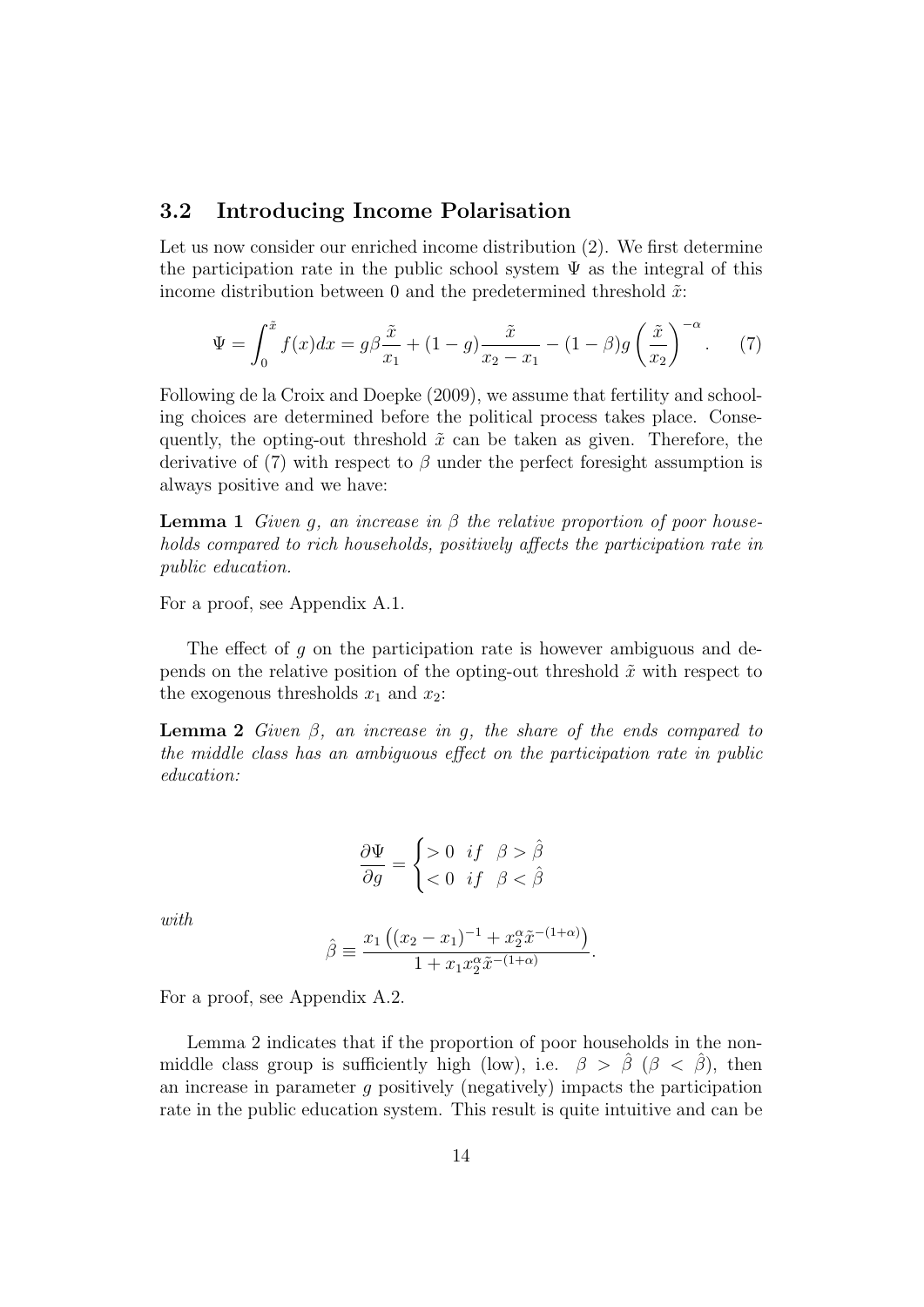explained by construction, i.e., because education is a normal good. The rich can afford it and the poor can't. In other words, the income polarisation of each school district matters, even though income inequality at district level is the same.

### 3.3 Equilibrium and Income Polarisation under Probabilistic Voting

We now study how the voted policies in the theoretical model of de la Croix and Doepke (2009) are modified when we move from the simple uniform income distribution between  $1 - \sigma$  and  $1 + \sigma$  to the mixture model (2) defined over the support  $[0, +\infty]$ . This generalisation allows us to introduce a measure of income polarisation, whereas the original model can only account for income inequality. The analysis of the effects of the two parameters,  $\beta$  and g, on the political mechanism and therefore on the equilibrium is the main theoretical contribution of this section.

Each school district must have a balanced budget. The total spending for public schools, which is given by:

$$
\int_0^{\tilde{x}} s \, n^s f(x) dx,\tag{8}
$$

has to be equal to the total local income tax revenue. As both types of households, those sending their children to public schools and those sending their children to private schools pay taxes, the local tax revenue is:

$$
\tau \int_0^{\tilde{x}} [x(1 - \phi n^s)] f(x) dx + \tau \int_{\tilde{x}}^{\infty} [x(1 - \phi n^e) - en^e] f(x) dx. \tag{9}
$$

Since education spending is assumed tax deductible and fertility is endogenous, taxable income is the same whether parents choose public or private education. Indeed, using (5), it is easy to verify that  $x(1 - \phi n^s) =$  $x(1 - \phi n^e) - en^e \equiv x/(1 + \gamma)$ . We can rewrite the balanced budget rule of the local government as follows:

$$
\frac{s\gamma}{(1+\gamma)\phi} \int_0^{\tilde{x}} f(x)dx = \frac{\tau}{1+\gamma} \int_0^{\tilde{x}} x f(x)dx + \frac{\tau}{1+\gamma} \int_{\tilde{x}}^{\infty} x f(x)dx. \tag{10}
$$

Solving (10) and following Arcalean and Schiopu (2016), we are able to rewrite the government budget constraint so as to express the quality of public schooling as a function of the tax rate  $\tau$ , the participation rate  $\Psi$ , and the mean of the income distribution  $\mu$ :

$$
s[\tau, \Psi, \mu] = \frac{\mu \tau \phi}{\Psi \gamma} \tag{11}
$$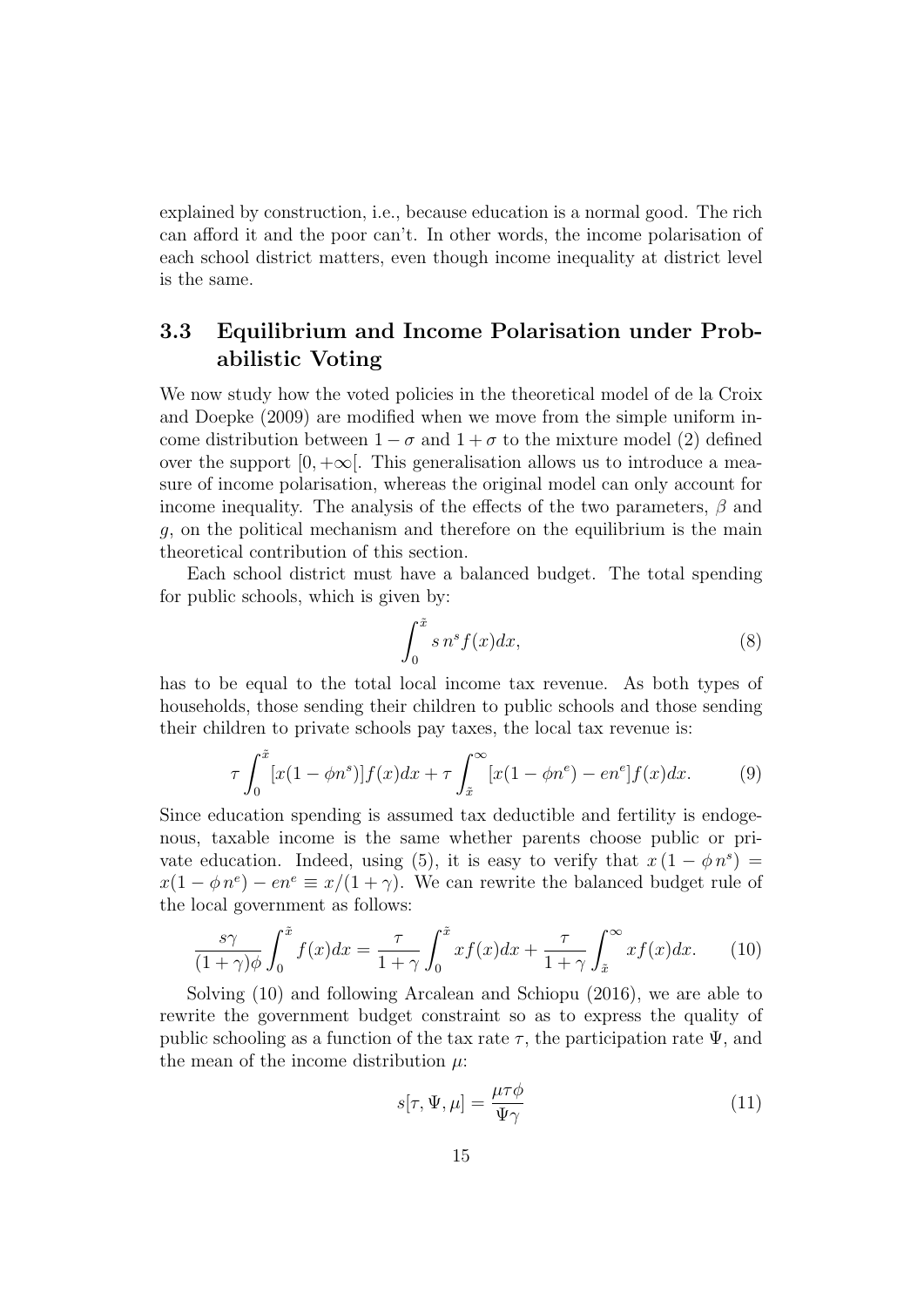with

$$
\mu \equiv \int_0^\infty x f(x) dx = g\beta \frac{x_1}{2} + (1 - g) \frac{x_1 + x_2}{2} + (1 + \beta) g \frac{x_2 \alpha}{\alpha - 1}.
$$

As already observed in Persson and Tabellini (2002) and de la Croix and Doepke (2009), the equilibrium choice under probabilistic voting is equivalent to maximising a weighted sum of the indirect utilities of individuals:

$$
\Omega[\tau] = \int_0^{\tilde{x}} V^s[x, n^s, 0, s, \tau] f(x) dx + \int_{\tilde{x}}^{\infty} V^e[x, n^e, e, 0, \tau_t] f(x) dx.
$$
 (12)

Using (3), (4) and (5) in order to implicitly define the two indirect utility functions  $V^s$  and  $V^e$ , we can rewrite (12) as follows:

$$
\Omega[\tau] = \int_0^{\tilde{x}} \left( \ln \left[ \frac{x(1-\tau)}{1+\gamma} \right] + \gamma \ln \left[ \frac{\gamma}{\phi(1+\gamma)} \right] + \gamma \eta \ln[s[\tau, \Psi, \mu]] \right) f(x) dx
$$

$$
+ \int_{\tilde{x}}^{\infty} \left( \ln \left[ \frac{x(1-\tau)}{1+\gamma} \right] + \gamma \ln \left[ \frac{\gamma(1-\eta)}{\phi(1+\gamma)} \right] + \gamma \eta \ln \left[ \frac{x\eta\phi}{1-\eta} \right] \right) f(x) dx. \tag{13}
$$

Using the government budget constraint (11), after some algebraical manipulations, the above social welfare function writes:

$$
\Omega[\tau] = \ln\left[\frac{1-\tau}{1+\gamma}\right] + \gamma \ln\left[\frac{\gamma}{\phi(1+\gamma)}\right] + \gamma \eta \ln\left[\frac{\mu\tau\phi}{\Psi_t\gamma}\right] \int_0^{\tilde{x}} f(x)dx
$$
  
+ 
$$
\int_0^\infty \ln[x] f(x) dx
$$
  
+ 
$$
\int_{\tilde{x}}^\infty \left(\gamma \ln[1-\eta] + \gamma \eta \ln\left[\frac{x\eta\phi}{1-\eta}\right]\right) f(x) dx].
$$
 (14)

Now, taking the first-order condition with respect to  $\tau$  for a maximum, we can express the voted tax rate in terms of participation rate in the public education system:

$$
\tau = \frac{\gamma \eta \Psi}{1 + \gamma \eta \Psi} \equiv \tau[\Psi],\tag{15}
$$

as well as the expected level of public education spending in terms of participation rate and mean income:

$$
s = \frac{\mu \eta \phi}{1 + \gamma \eta \Psi} \equiv s[\Psi, \mu]. \tag{16}
$$

First of all, note that the voted tax rate is an increasing function of the participation rate in public school while the public spending per student is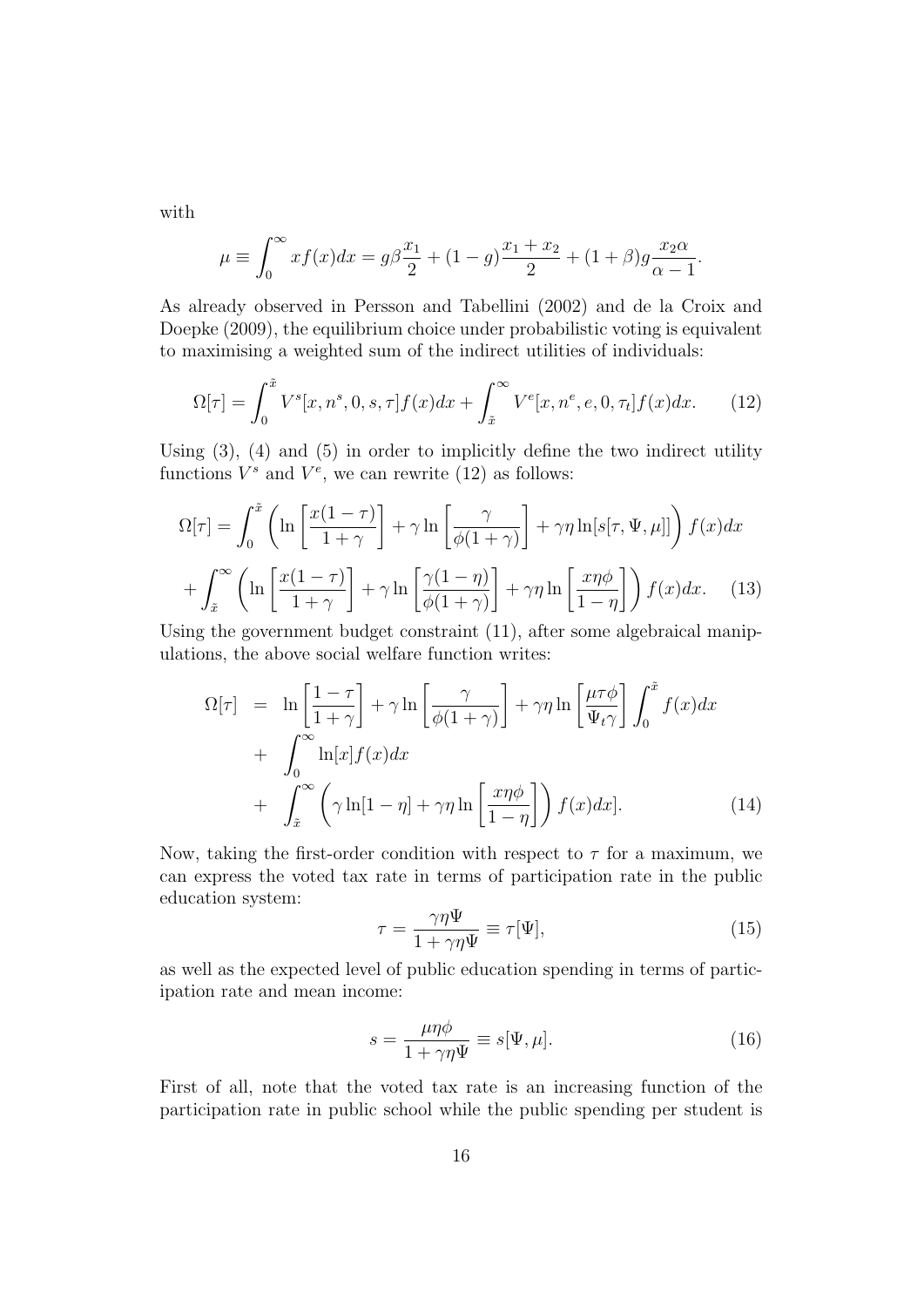a decreasing function. This result is quite intuitive and comes from the fact that in presence of private schools high-income parents might opt-out from the public education system. In contrast to the existing theoretical literature, since  $\Psi$  and  $\mu$  are both functions of parameters  $\beta$  and q, our model is able to capture the direct impact of income polarisation on public policies and schooling choice. More precisely, the population composition of each school district may have a crucial impact on public policies even in school districts whose income inequality are similar. Put differently, our model is able to explain the empirical case in which disparities in public schooling quality emerge even in school districts where income inequality is at a similar level.

Note that, since agents are rational, taxable income does not depend on the participation rate and the perfect foresight condition on expected schooling quality holds. Therefore, the main results of de la Croix and Doepke (2009) on the existence and uniqueness of the equilibrium apply (see their proposition 1, p. 605). This statement is easily proved by following the analytical proof of proposition 1 in Arcalean and Schiopu (2016).

It should be noted that contrary to de la Croix and Doepke (2009), in our model the equilibrium level of schooling quality (16) depends on both the participation rate in public education and the mean of the income distribution. In particular, the higher the average income in the economy, the higher the public schooling spending per child  $s[\Psi, \mu]$ . This result is not surprising since it is reasonable to expect richer school districts to perform better in terms of public schooling than poorer school districts. However, a model with a standard uniform income distribution is not able to explain the plausible scenario in which, given parameters  $\phi$ ,  $\gamma$ ,  $\eta$ , two school districts with the same level of inequality could perform differently in terms of schooling quality.

On this important theoretical and empirical issue, it is crucial to underline the main differences between our setting and the original model of de la Croix and Doepke (2009). First, given the opting-out threshold  $\tilde{x}$ , in our paper the fraction of households that choose public schooling does not solely depend on the dispersion of the income distribution. In our model, the participation rate in the public education system also depends on income polarisation and, therefore, on the internal composition of the population of each school district. If inequality reaches the same level across school districts, our theoretical set-up does not ensure that the voted public policies in each district will be the same. In other words, the assumed income distribution allows us to explain why public school spending and schooling quality could be different in economies with the same level of inequality.

A second crucial difference is that, in our set-up, neither the fully private regime nor the fully public regime can be an equilibrium outcome. Assuming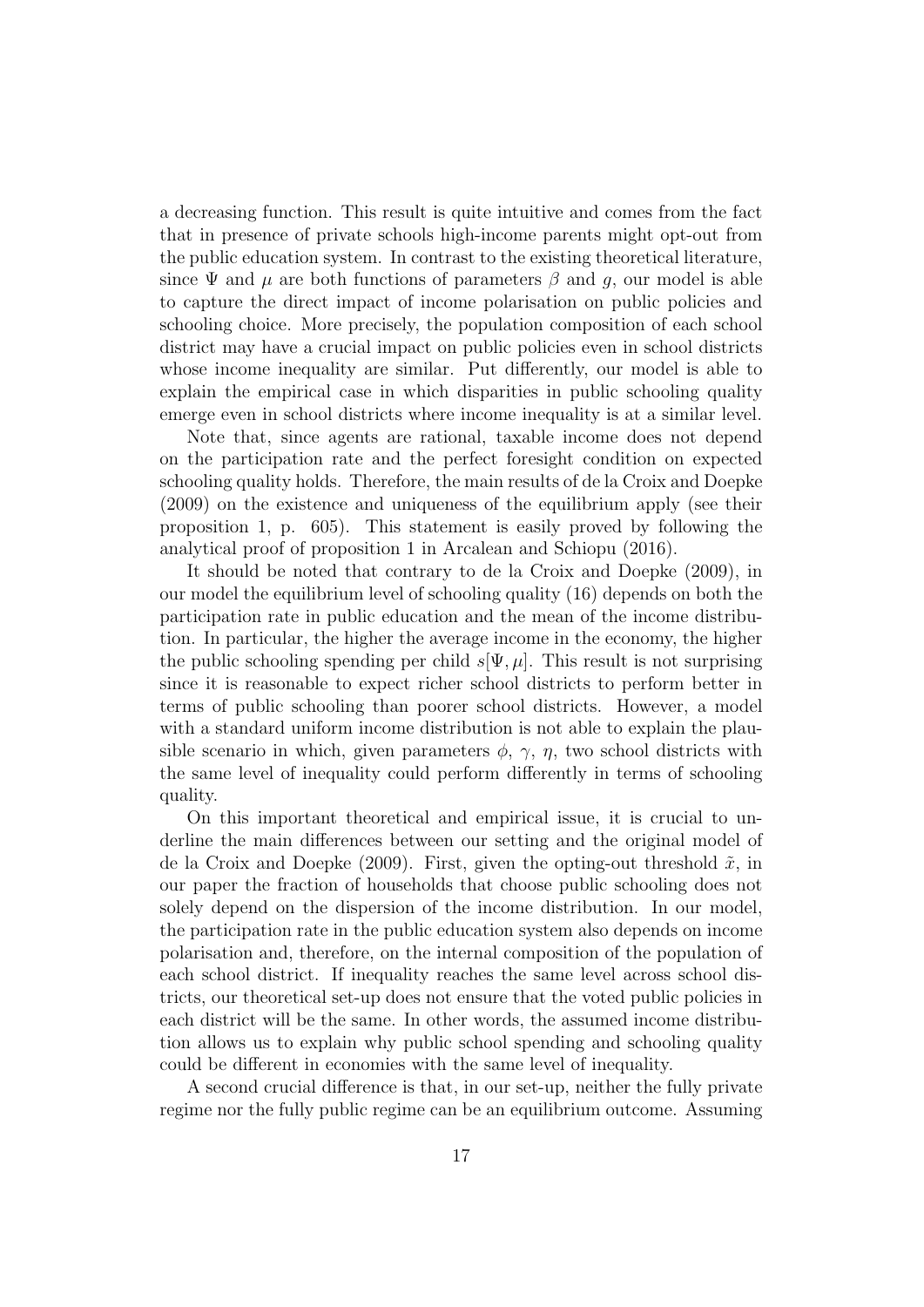a more realistic income distribution function over the support  $[0, \infty]$  necessarily implies a certain level of schooling segregation by income. This result is in line with the empirical observations in section 2: in each school district we always observe a positive, even though very low, private school enrolment rate.

Third, our model is able to explain disparities in schooling quality through the channel of income polarisation. This is in line with our view that it is not only income inequality that matters but also how the income is distributed. Actually, if we consider as given the proportion of middle income households, the relative balance between poor and rich households can have important effects on public policies such as public education spending. We have the following lemma:

**Lemma 3** Given q, an increase in the relative proportion of poor  $\beta$  leads to a higher tax rate and lower public education spending:

$$
\frac{\partial \tau[\Psi]}{\partial \beta} > 0, \quad \frac{\partial s[\Psi, \mu]}{\partial \beta} < 0.
$$

For a proof, see Appendix A.3.

Lemma 3 establishes that given the size of the middle income group, a school district with a larger share of poor than of rich households has a higher participation rate in public schooling, a higher tax rate and lower education spending per child. This theoretical result confirms the empirical observation that poor urban areas are characterised by public schools of low quality but a higher participation rate in the public education system.

We now concentrate on the crucial relationship between income polarisation - measured as the decline of the middle class - and public policies.

**Proposition 1** Given  $\beta$ , the effect of an increase in income polarisation on public education spending is negative (positive) if  $\beta > max\{\hat{\beta}, \bar{\beta}\}\$  ( $\beta <$  $min\{\hat{\beta}, \bar{\beta}\}\)$  and ambiquous if  $\beta \in [min\{\hat{\beta}, \bar{\beta}\}\, max\{\hat{\beta}, \bar{\beta}\}\,].$ 

For a proof, see Appendix A.4.

Proposition 1 give us a first important clue: If we want to analyse the effect of income polarisation, proxied by the disappearance of the middle class, the income distribution of the school district matters. The effect of a variation in the size of the middle class compared to the ends mainly depends on the relative balance between poor and rich households within each school district. More precisely, our model predicts that if the district contains a sufficiently large proportion of poor compared to rich households,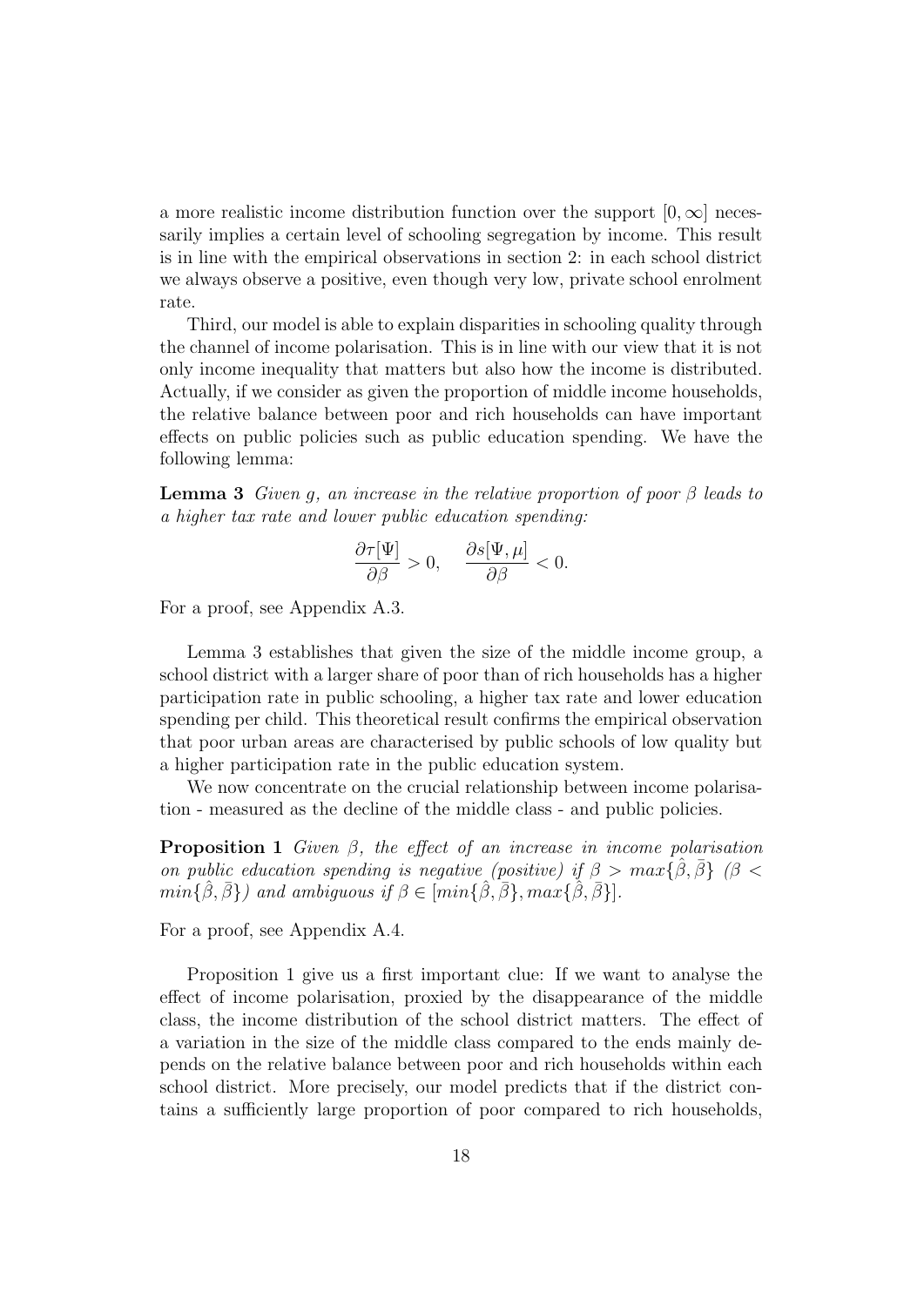$\beta > \max{\{\beta, \bar{\beta}\}}$ , the relative reduction in the middle income group will negatively impact public education spending per child. In fact, in this particular scenario, an increase in the share of the 'ends' compared to the middle will positively impact the participation rate in public schooling. Therefore, even if the tax rate increases, our model predicts that in school districts populated by more poor than rich households, the effect of income polarisation on public education spending will be negative.

Conversely, when school districts have a larger proportion of rich than of poor households,  $\beta < \min\{\hat{\beta}, \bar{\beta}\}\$ , the public education participation rate goes down as a consequence of increased income polarisation. The rich parents are more willing to invest in education and enrol their children in private schools. In this scenario, reduction in the size of the middle income group negatively impacts the public education participation rate and the voted tax rate. Therefore, as more households opt-out of the public schooling system, public spending per student increases.

However, the effect of income polarisation on public education spending is found to be ambiguous when the share of poor and rich households is relatively balanced, that is when  $\beta \in [min\{\hat{\beta}, \bar{\beta}\}, max\{\hat{\beta}, \bar{\beta}\}]$ . The effect will depend on the values of the exogenous parameters, on the relative position of the opting-out threshold  $\tilde{x}$ , as well as on the impact on the income distribution. More precisely, it will depend on the characteristics of each school district and on the relative variation in the public education participation rate with respect to the variation in the tax rate as a consequence of income polarisation.

#### Corollary 1 The poorer the school district, the more likely income polarisation is to negatively impact public education spending.

For an intuitive understanding of Corollary 1, consider the following. Given  $\beta$ , we observe that the sign of  $\frac{\partial s[pol,\beta]}{\partial pol} > 0$  if and only if  $\frac{\partial \mu}{\partial pol} > k \frac{\partial \psi}{\partial pol}$  with  $k = \frac{\gamma \eta \mu}{1 + \gamma \eta \psi}$ . The larger  $\mu$ , the larger the value of k. This implies that for a given public education participation rate, the effect of income polarisation on public school spending is more likely to be positive in rich school districts characterised by a high mean income. Moreover, since high-income parents are more willing to enrol their children in private schools, the public education participation rate will be lower in richer school districts. The opportunity to opt-out of the public education system, the fact that education is a normal good, and the political arguments leading poor and rich households to vote against redistribution, explain why we find that income polarisation has a negative (positive) impact on the quality of public schooling in poor (rich) school districts. In the next two sections, we will whether micro-data for California confirm our theoretical conclusions.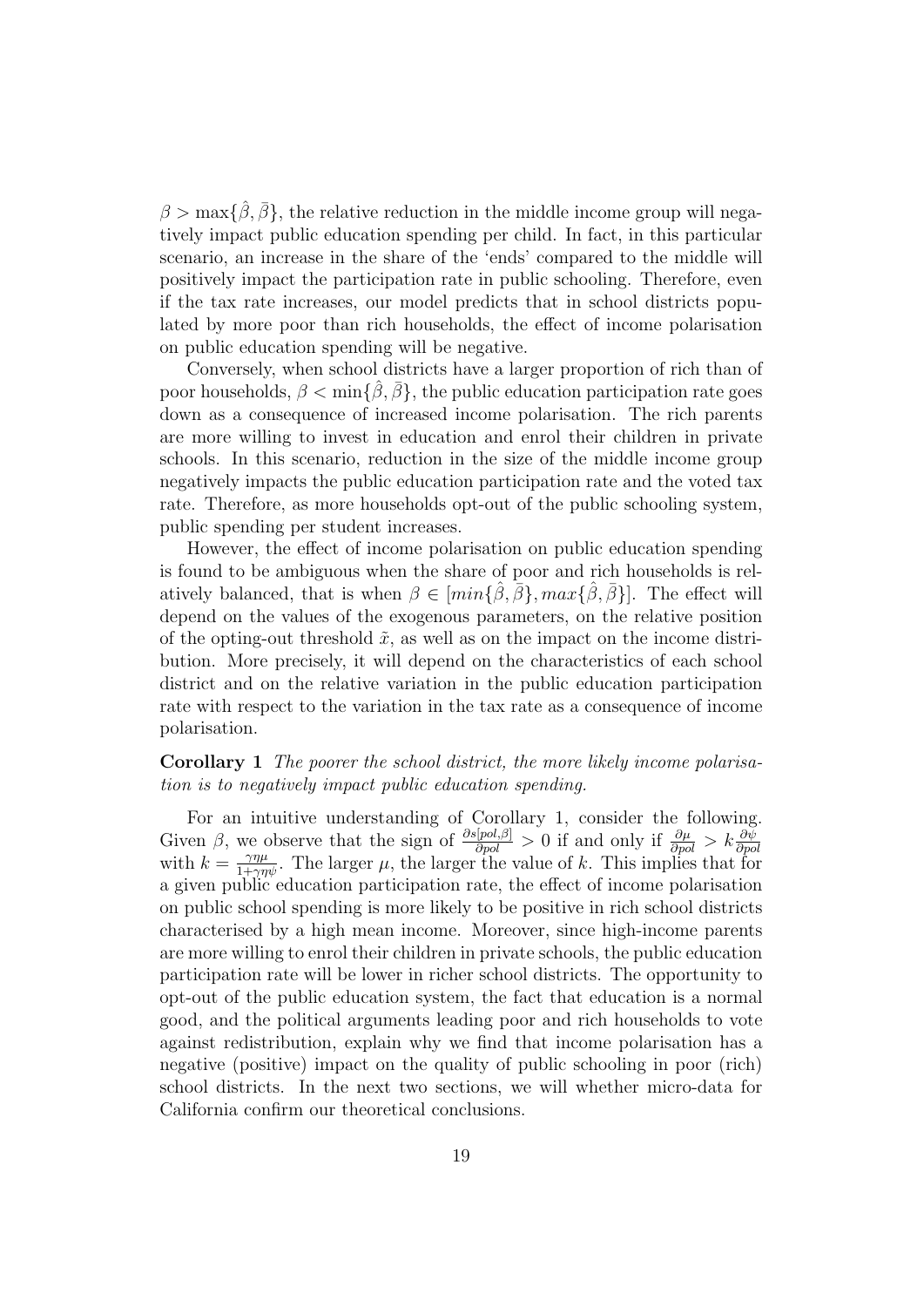

Figure 6: Household income distribution for California

## 4 Estimation of California's Income Distribution

In the ACS data base, information on household income distribution (with children in school) is provided at school district level grouped in ten unequal classes, with top-coding for the highest. The lowest class is households with a yearly income plus benefits of below \$10 000, while the highest class is households with a yearly income plus benefits above \$200 000. It is not possible to apply an equivalence scale for these income data, because we combined observations for both income and family composition.<sup>12</sup> We show this distribution for the whole state of California in Figure 6, including all school districts. The top open class is represented by a Pareto distribution. The way the Pareto parameter ( $\hat{\alpha} = 2.28$ ) is estimated is explained below.

 $^{12}\mathrm{This}$  should not have much incidence because we restrict our attention to households with children and the average household size does not vary too much over school districts. On average, even if this is not indicated in our data sources, the figures seem to correspond to a household with two adults and two children, according to the new OECD equivalence scale.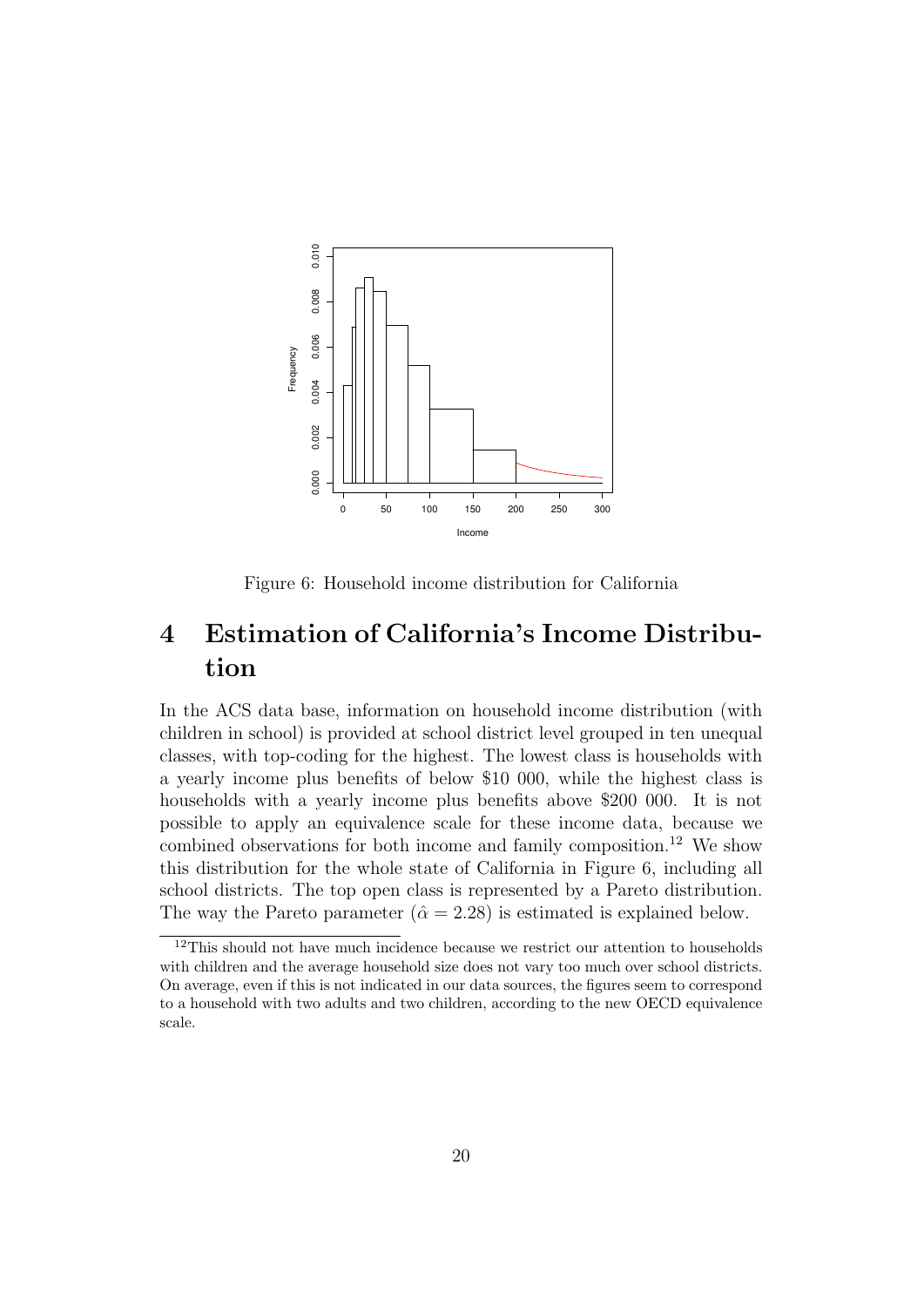#### 4.1 A Stylised Income Distribution

We divide the ten classes into three groups representing the poor, the middleclass and the rich, so as to obtain an empirical model that matches our theoretical model. We represent the poor households as having a yearly income lower than \$25 000. In 2012, the official median household income was \$58 328 for California (Noss 2013, American Community Survey Briefs), while the median income of our sample (households with children) is \$63 477.<sup>13</sup> \$25 391 represents  $40\%$  of our median income while the next income class (\$35 000) represents 55% of that median income. It should be noted, however, that there is no relative poverty line in the US. Using \$25 000 as a poverty line, Table 1 shows 16% poor since the US Census Bureau gives a poverty rate of 17% for California in 2012, we are pretty safe. We now need

Table 1: Income distribution in Californian school districts (all California)

| Californian school districts (all California) |        |                                           |           |  |  |  |  |  |  |
|-----------------------------------------------|--------|-------------------------------------------|-----------|--|--|--|--|--|--|
|                                               |        | Classes $x < 25$ $25 < x < 100$ $x > 100$ |           |  |  |  |  |  |  |
| Percent                                       | - 16 - | -52                                       | -32       |  |  |  |  |  |  |
| Number 621 264                                |        | 1.982.006                                 | 1 198 231 |  |  |  |  |  |  |

to define the line that separates what we call the middle class from the richer part of the population. There is no universal definition of the middle class. Following Piketty and Saez (2003), the top decile of an income distribution represents both the upper middle class and the very rich. However, among the various of definitions of the middle class reported in Renwick and Short (2014), those referring to quantiles use the range between 0.25 and 0.75 of the income distribution. There are also definitions in terms of median income, with a lower bound between 0.50 and 0.75 of the median and an upper bound between 1.25 and 2.00 times the median. 150% of the median income would correspond in our case to an upper bound of \$95 216, and we take \$100 000 as the upper bound for the middle class. With this definition of middle class (between \$25 000 and \$100 000 a year), we have a middle class representing 52% of our sample. 32% of the households have an income greater than \$100 000.

This stylised income distribution is shown in Figure 7. It is interesting to compare the income distribution of each school district with that reference distribution, bearing in mind that the total number of rich is twice the number of poor. There are 331 districts out of 724 where the middle class is

<sup>&</sup>lt;sup>13</sup>This figure is obtained by taking the median value of the reported median income of each of the 724 school districts.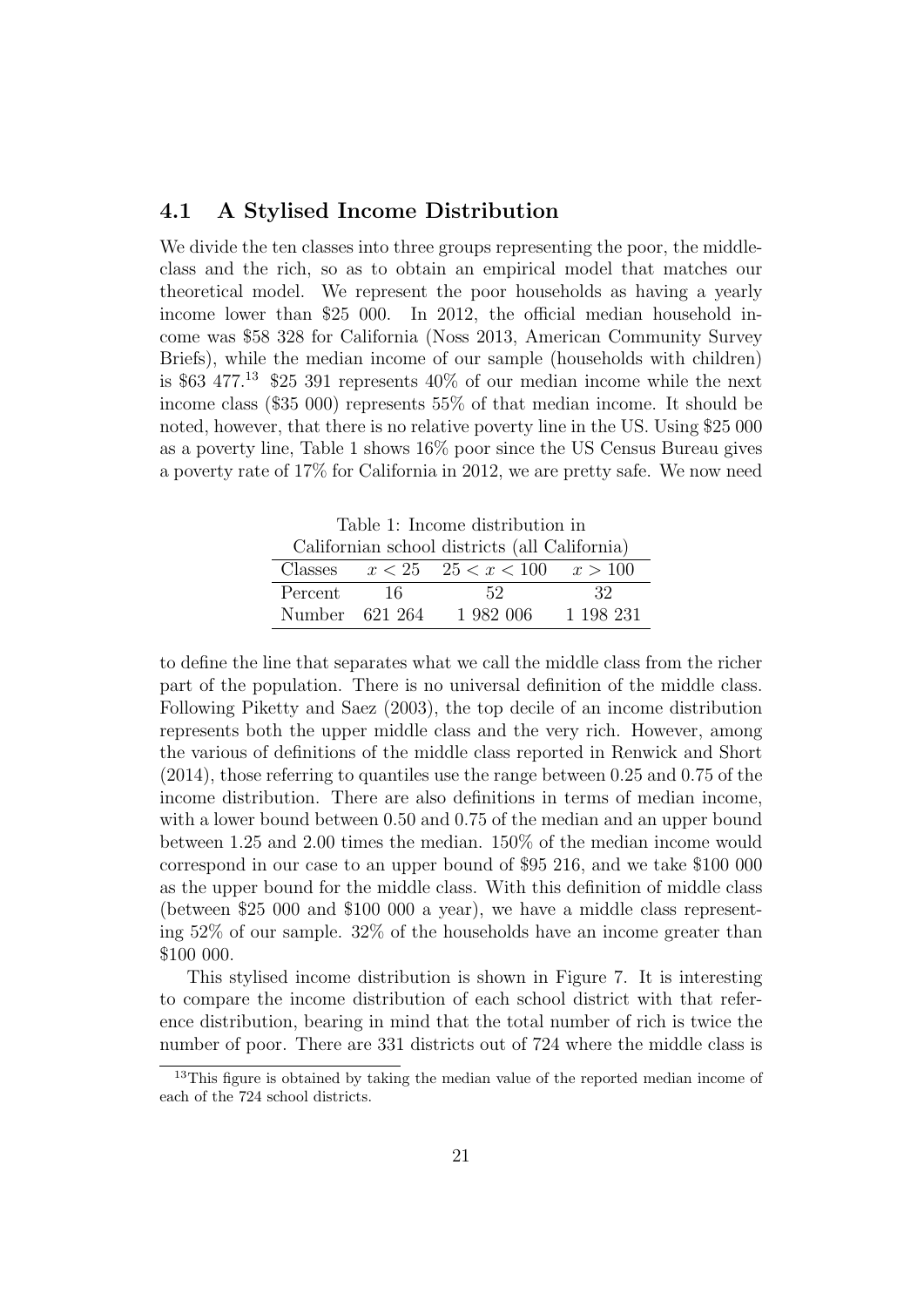

Figure 7: Stylised income distribution for California

dominant (more than 50%) and 125 districts where the rich are dominant. There is no district where the poor are dominant, but there are 169 districts where the poverty rate is greater than our average poverty rate of 16%.

#### 4.2 Parameter Estimation

Our model for the income distribution has three parameters to be estimated for each school district. The poor and the middle class are represented by a uniform density, while the rich class is represented by a Pareto. There are 113 school districts where the top income class (income greater than \$200 000) is empty. In this case, we have chosen to represent the distribution of the rich by a simple uniform between finite bounds. Let us call  $n_i$  the number of households in income group j with  $j = 1, \dots, 3$  and  $n = \sum_{j=1}^{3} n_j$  the total number of households in a school district. For each school district, we estimate first:

$$
\hat{g} = 1 - n_2/n, \tag{17}
$$

$$
\hat{\beta} = n_1/(n \,\hat{g}),\tag{18}
$$

using the ten income classes provided in our sample. The median value of the 724 values of  $(1 - \hat{g})$  is 0.56 with a standard deviation of 0.15, which means that there is a majority of school districts where the middle class dominates.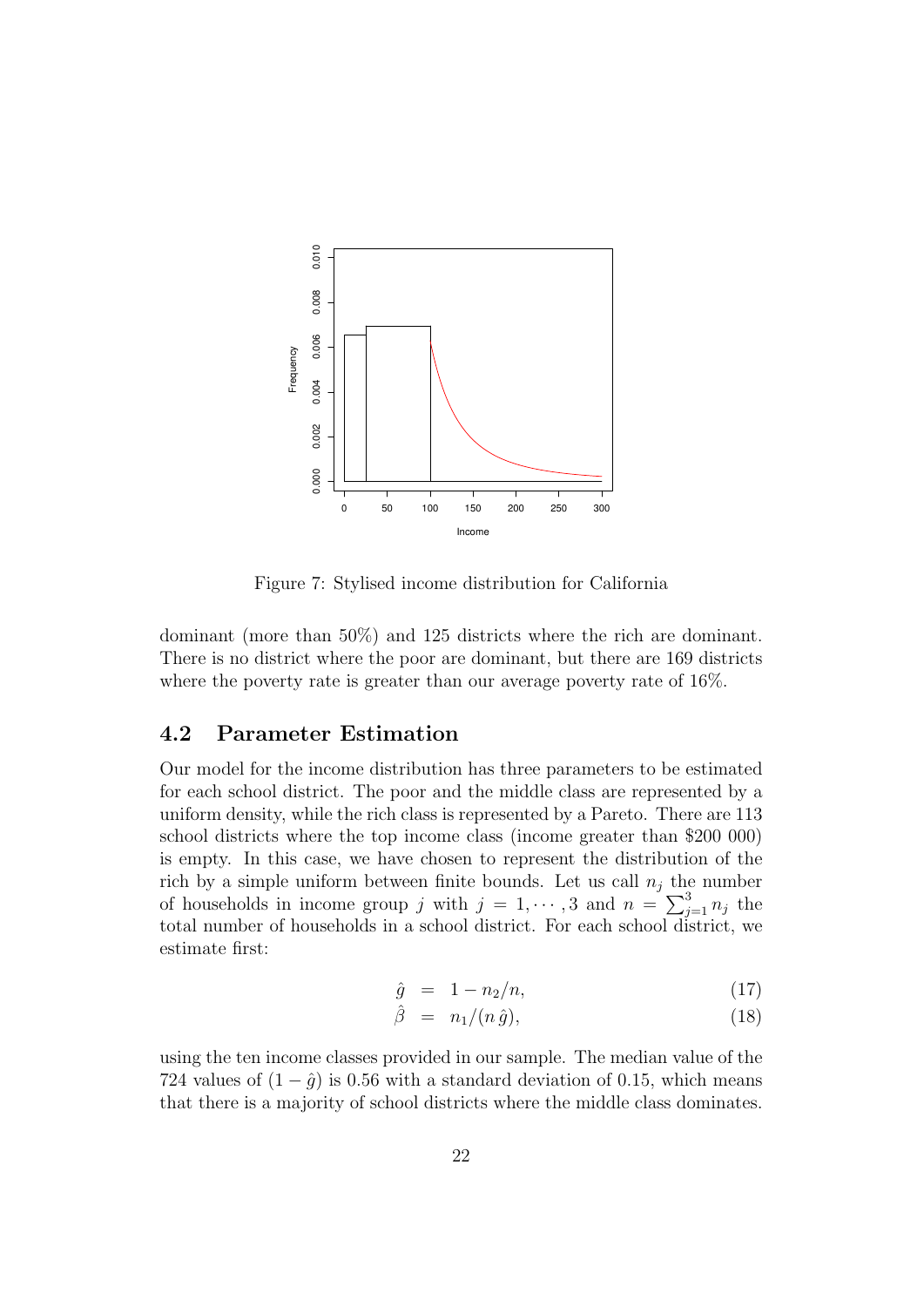The median of the 724 values of  $\beta$  (the relative proportion of poor) is 0.34 with a standard deviation of 0.26. The relative proportions of rich and poor households vary extensively.

Let us now turn to the estimation of  $\alpha$  for the Pareto member. We start by defining  $nc_i$  as the number of households in each of the original ten income classes while  $nc_{10}$  represents the number of household in the top open income class (with an income greater than  $x_{10} = $200\,000)$ :

$$
\hat{\alpha} = \frac{\log(nc_8 + nc_9 + nc_{10}) - \log(nc_{10})}{\log(x_{10}) - \log(x_8)},\tag{19}
$$

where  $nc_8$ ,  $nc_9$  and  $nc_{10}$  represent the number of households in classes 8, 9 and 10 and  $x_8$  the lower bound of class 8. Formula (19) is an adaptation of the formulae of Quandt (1966) (see also von Hippel et al., 2015) where the group representing the rich is obtained by aggregating three classes: 8, 9 and 10.

This formula does not work when the upper class  $nc_{10}$  contains more households than  $nc_9$ . This case happens in 57 school districts where the predetermined ten class boundaries do not adequately represent the right tail of the income distribution. In these cases, the top class has to be divided further into two income classes: say incomes between \$200 000 and \$300 000 for the tenth class and incomes greater than \$300 000 for a hypothetical eleventh class. We assume that the number of households in the newly defined tenth class is a fraction of the old class, for instance  $\tilde{n}c_{10} = nc_{10}/1.4$ , so that the top open class contains  $\tilde{n}c_{11} = (1 - 1/1.4)n c_{10}$ . With this extension, we estimate  $\alpha$  as:

$$
\hat{\alpha} = \frac{\log(nc_8 + nc_9 + \tilde{n}c_{10} + \tilde{n}c_{11}) - \log(\tilde{n}c_{11})}{\log(x_{11}) - \log(x_8)}.
$$
\n(20)

We were able to estimate  $\alpha$  in 611 cases out of 724.<sup>14</sup> However, with this simple method, we have 12 districts where  $\alpha \leq 1$ , meaning that we cannot calculate for our complete distribution. Where available we can use the mean in each school district to obtain an improved estimator for  $\alpha$  which fulfils the constraint of  $\alpha > 1$ . The mean of our overall distribution is the weighted sum of the mean of each member:

$$
\mu(\alpha, g, \beta) = g \beta \frac{x_1}{2} + (1 - g) \frac{x_2 - x_1}{2} + g (1 - \beta) \frac{\alpha x_2}{\alpha - 1},
$$

where  $x_1 = $25\;000, x_2 = $100\;000$  and  $\alpha > 1$ . Our previous estimate of  $\alpha$ together with  $\hat{g}$  and  $\beta$  provide an estimation for the empirical mean which

<sup>&</sup>lt;sup>14</sup>The remaining cases correspond to the situation where  $nc_{10} = 0$  and is represented by a mixture of three uniforms.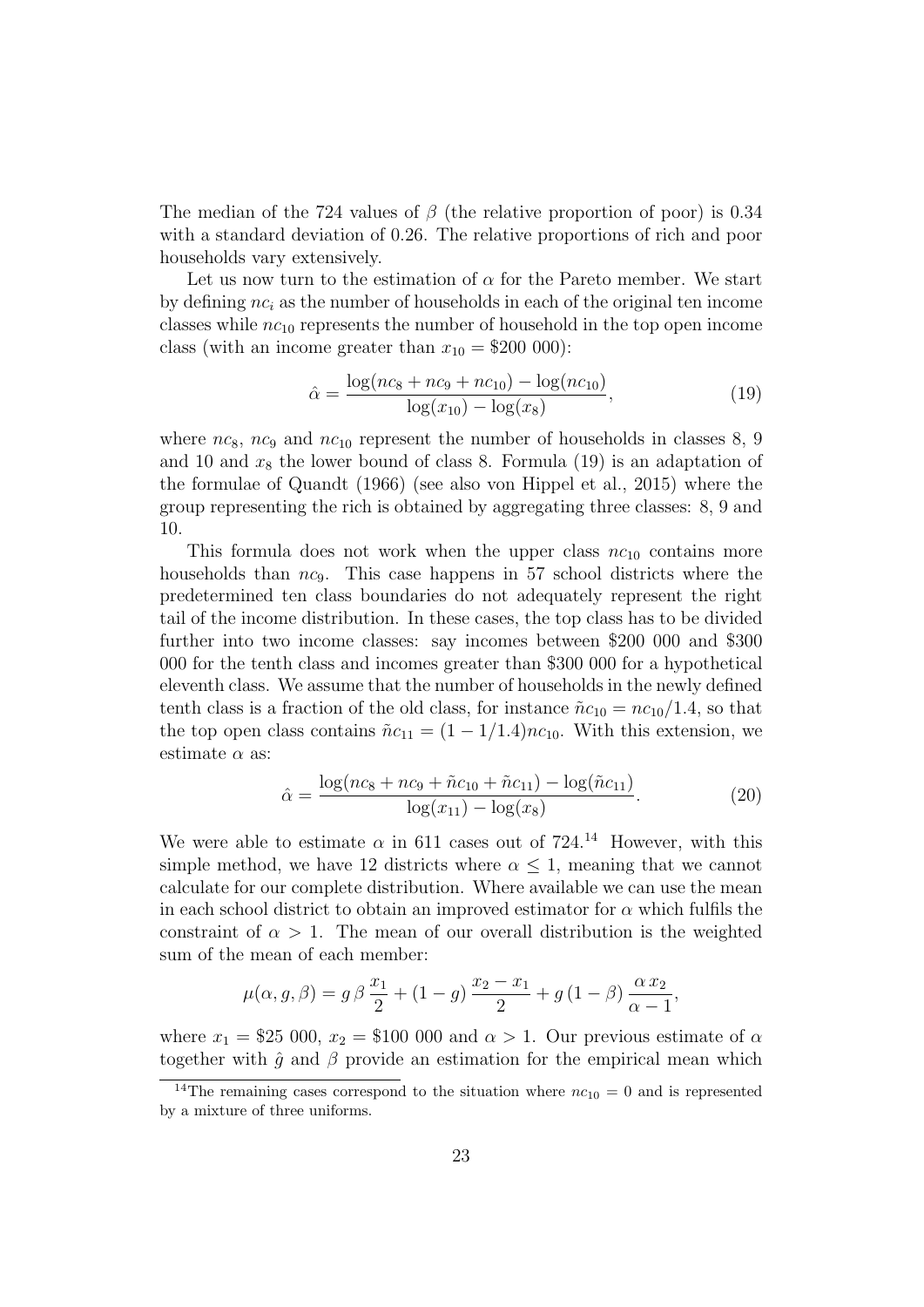can be compared with the mean provided in the data for each school district. We can improve our first estimator of  $\alpha$  by minimising in  $\alpha$  the following loss function

$$
(\mu(\alpha, \hat{g}, \hat{\beta}) - ms)^2 + (\alpha - \hat{\alpha})^2,
$$

where  $\hat{\alpha}$  is the initial estimator resulting from the application of (19) or  $(20)$  and ms is the empirical mean in the data set. The median value of the estimated  $\alpha$  is 2.78 with a standard deviation of 1.30 and the minimum value is now 1.20.

#### 4.3 Estimation of the overall Gini coefficient

When the procedure for computing a Gini coefficient with grouped data inspired from Gastwirth (1972) and Schader and Schmid (1994) is applied to our 724 school districts, the median value of the Gini coefficient is 0.40. This indicates rather high overall income inequality in all the school districts. However, the school districts are very heterogeneous, as the Gini ranges from 0.19 to 0.72. When we estimate our polarisation coefficient, we find even greater dispersion, with the coefficient ranging from 0.00 to 0.70. Figure 5 shows that the relationship between income inequality and income polarisation is rather weak for the 724 school districts and that inequality and polarisation represent two distinct notions.

## 5 Testing our Theoretical Model on Californian Data

Each of the 724 school districts is now equipped with an estimated income distribution, with its parameters  $\beta$ , q and  $\alpha$  (when there is a Pareto member), a polarisation index and a Gini index. We have all the necessary ingredients to compare our theoretical model with the data. Essentially, the econometric model we use is a two-regime switching model where the change of regime depends on a threshold. There are strong arguments for adopting a Bayesian approach to make inference in this model, as argued in Bauwens et al. (1999, Chap. 8). Essentially, the distribution of the threshold parameter is nonstandard and can be multi-modal. This type of situation does not lend itself to classical inference: neither for estimation, because we are never sure which maximum is found, nor for testing, because the asymptotic distribution of the threshold parameter is not standard, as detailed in Hansen (2000). With a Bayesian approach, we simply have to integrate over a given a priori range the posterior density of the threshold parameter; and for integration,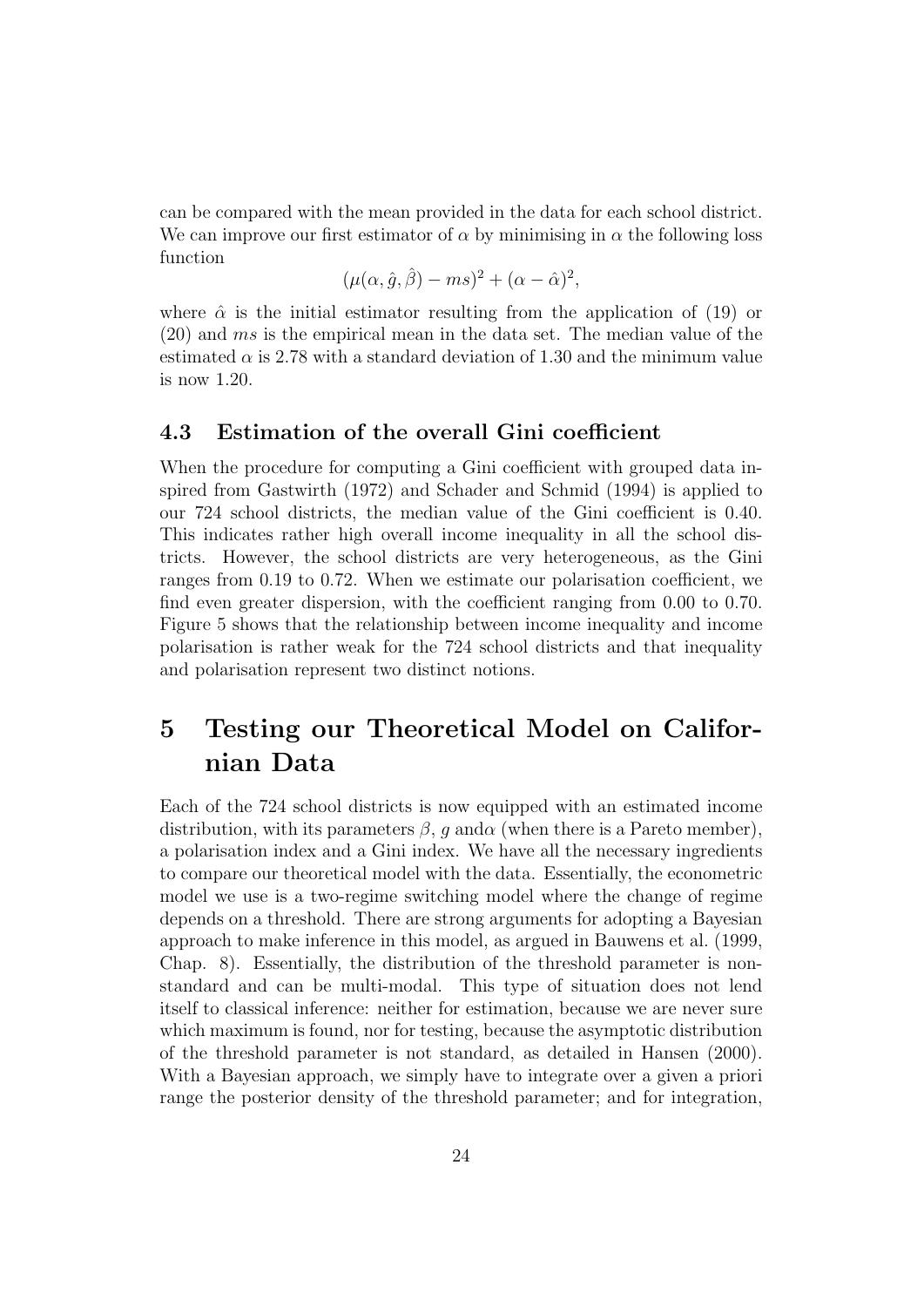multi-modality is of no practical importance. We merely need to choose the range of integration with care because it conditions the identifiability of the model. This is the only informative prior information that we have to provide. Finally, as Bayesian inference provides the small sample posterior density for each parameter, testing is not a problem.

#### 5.1 Determining the Opting-Out Threshold

We first have to determine the income threshold above which there is a majority of private school enrolment (the opting-out threshold). Is private schooling reserved for the rich households alone, or is part of the middle class also concerned? First of all, from Figure 8, we see that public schools play a very important role in California, because there is no district where the public enrolment is zero and the 1% quantile is equal to  $\Psi = 0.60$ . We need to bear in mind that the data represent school districts and not households, so these are average figures over a district.



Figure 8: Rate of public school enrolment

We propose a two-regime regression model explaining the rate of public school enrolment  $\Psi$  where the threshold between the two regressions is the level of mean income divided by the average number of children per household. Dividing mean income by 1 000, we choose the range [60,150] as prior information on the threshold. Our prior range covers both the middle class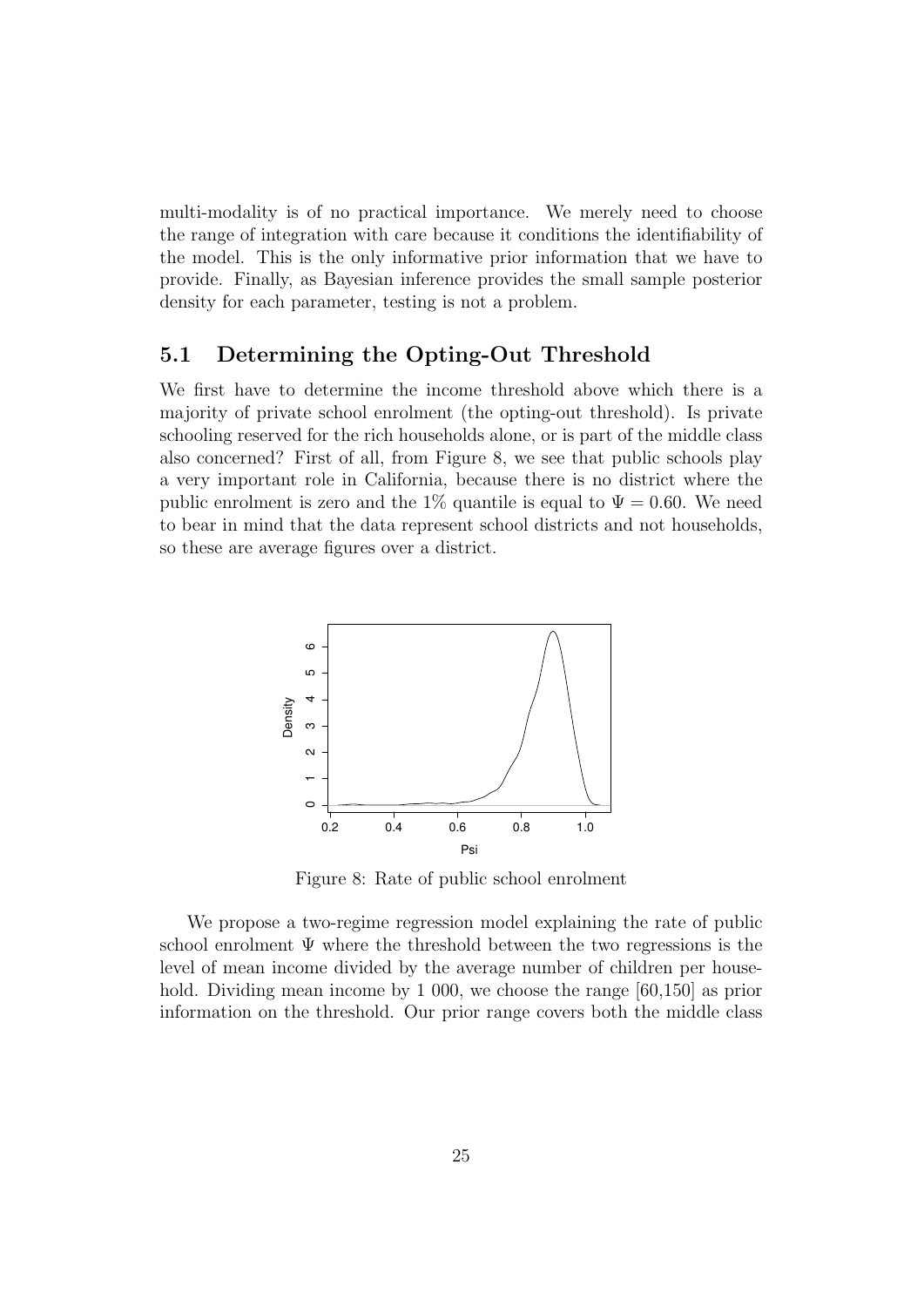and the richer class. The posterior results we get are as follows:<sup>15</sup>

$$
\Psi = \begin{array}{rcl}\n\Psi &=& 0.861 - 0.055g + 0.118\beta \\
\text{(66.3)} & & (-2.25) \\
\Psi &=& 0.899 - 0.182g - 0.007\beta \\
\text{(26.5)} & & (-4.45) \\
\end{array} \quad \text{for } x < \tilde{x}
$$

The posterior mean of the opting-out threshold is  $\tilde{x} = $106 \, 187 \times 1.62$  (with standard deviation equal to \$1 925  $\times$  1.62) where 1.62 is the mean number of children per household in the sample. The posterior mean of the variance of the error term of the regression model is  $\sigma^2 = 0.00333$ . There are 611 observations in the first regime (poor), with an average polarisation index of 0.311, a mean Gini of 0.394 and an average public school enrolment of 0.89, a mean household income of \$80 448. There are 113 observations in the second regime (rich), with a mean polarisation index of 0.224, a mean Gini of 0.490 and an average public school enrolment of 0.77, a mean household income of \$356 201.



Figure 9: Posterior density of the opting-out threshold  $\tilde{x}$ 

The opting-out threshold is relatively high involving on average only the richer class. Note that this does not mean that there is no member of the lower classes choosing the private sector. Polarisation is higher and inequality lower in the first regime, while inequality is higher and polarisation lower in

<sup>15</sup>Student ratios are given between parentheses. Average characteristics of the two subsamples were computed as a byproduct of integration. The reader used to significance codes with stars can apply the following conversion scale: \*\*\*  $P \leq 0.001$ , \*\*  $P \leq 0.01$ , \*  $P \leq 0.05$  correspond to a Student ratio greater than 3.29, 2.58 and 1.96 respectively.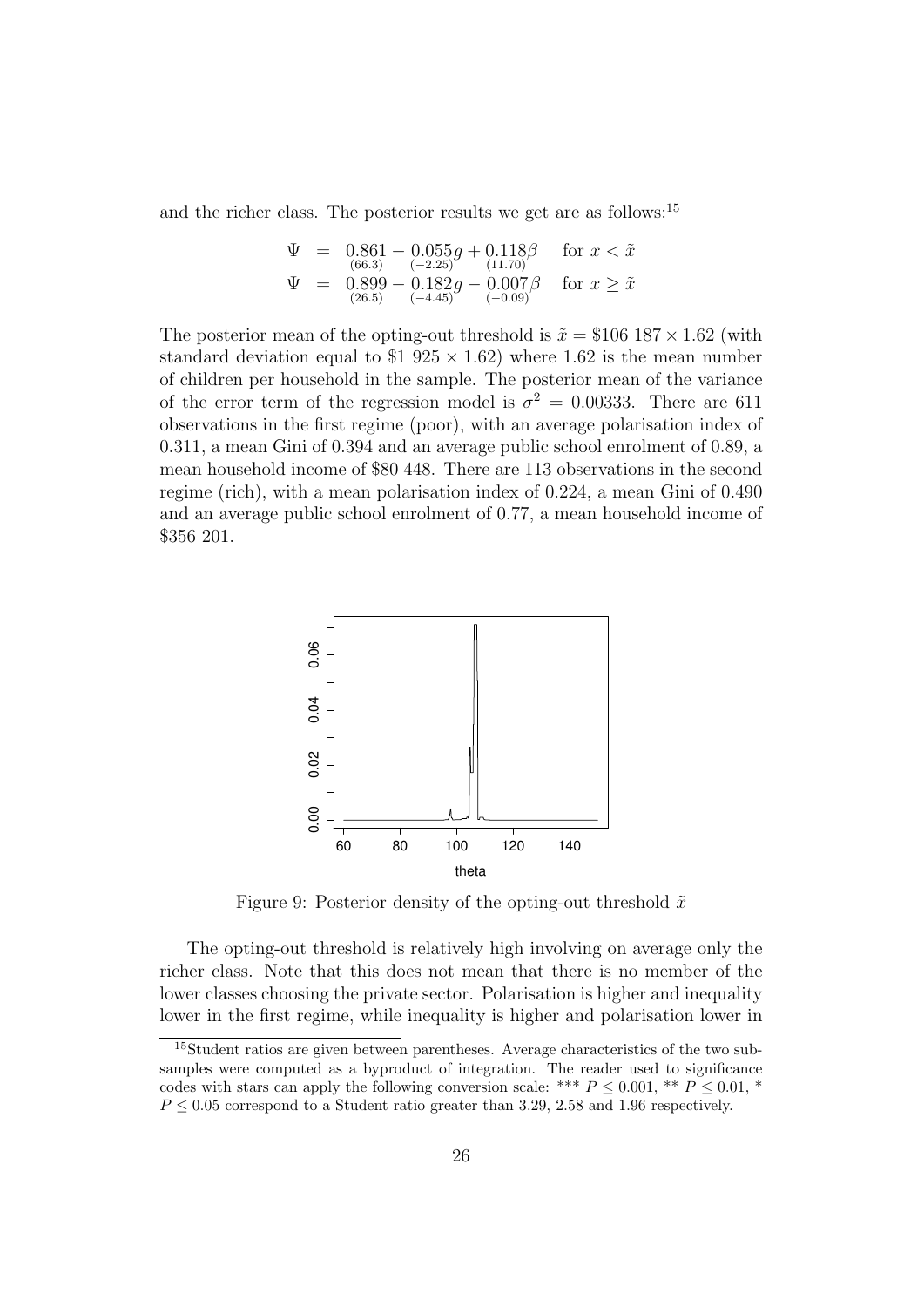the richer group. Figure 9, which displays the posterior density of the optingout threshold (divided by the average number of children), shows that the latter is rather well determined.

#### 5.2 Explaining Public Schooling Quality

Our Proposition 1 says that, depending on the level of a given  $\beta$  (the relative proportion of poor), public education spending depends on polarisation. This contrasts with de la Croix and Doepke (2009) according to whom the level of public education spending is on the whole negatively affected by inequality. Our theoretical results suggest an econometric model with several regimes, where the change of regime is determined by the value of  $\beta$ . For the dependent variable, we have the choice between Instructional Expenditure per Pupil and Total Expenditure per Pupil which covers a broader spectrum of expenditure.<sup>16</sup> These expenditures are financed by tax revenues, essentially from three sources. The main source should be local taxes, which are property taxes. In addition, the State of California provides state tax revenue. Finally, the Federal Government provides tax revenue which acts as a form of redistribution. The sum of these three tax revenues should cover our Total Expenditure per Pupil. We shall focus on the effect of local and federal tax revenues.

Following Proposition 1, we expect that, for low values of  $\beta$ , say  $\beta$  <  $b_1 = \min(\hat{\beta}, \bar{\beta})$ , polarisation should have a positive effect on public education spending, while for high values of  $\beta$ , say  $\beta > b_2 = \max(\beta, \overline{\beta})$ , polarisation should have a negative sign. For intermediate values  $(b_1 < \beta < b_2)$ , our theory does not provide a precise sign indication. Therefore, the correct econometric model would be a three-regime model explaining the log of public education spending by our polarisation index, a Gini index (in order to have a point of comparison with de la Croix and Doepke (2009)) and the log of

<sup>&</sup>lt;sup>16</sup>The web site of the National Center for Education Statistics provides the necessary definitions. Instructional Expenditure per Pupil covers mainly wages and activities related to the interaction between teachers and students. Total Expenditure per Pupil includes the previous expenditure and adds maintenance, investment, interest payments, student support, food, administration, etc. There is one abnormal value for the *Instructional* Expenditures per Pupil at \$68 941 corresponding to the district of Plumas Unified. This district has a population of 1 895 households and a median income of 42 770. The value \$68 941 is obviously an error of coding. We replaced that observation by the average computed between the previous year and the following year, \$4 739. The gross range of that variable is between \$3 000 and \$11 000 per year, with a median value of \$5 000. For total expenditure, the gross range is between \$4 500 and \$18 000, with a median value of \$8 000.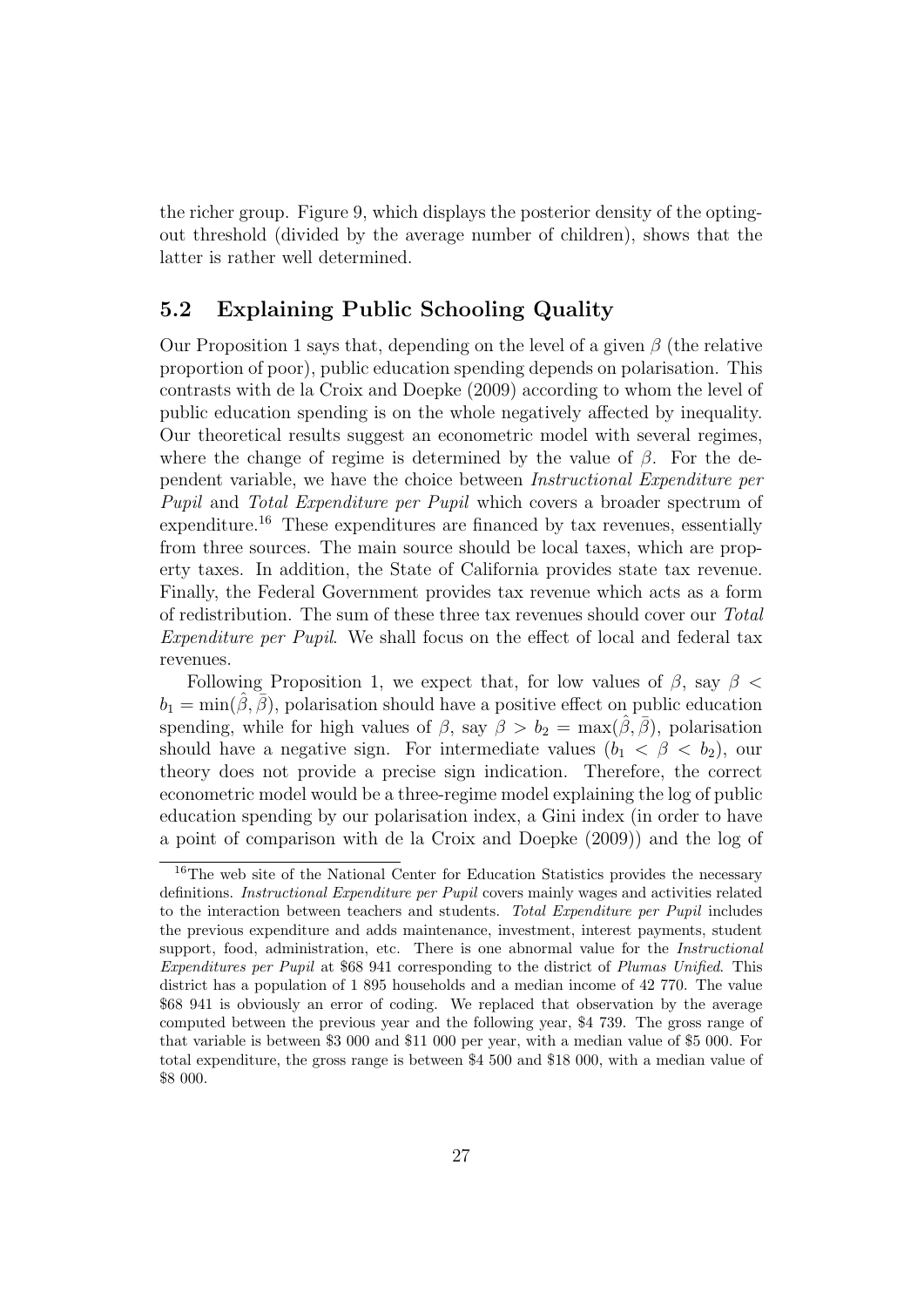| Table 2: Explaining school expenditure per pupil |                   |           |             |               |                           |           |             |           |  |  |
|--------------------------------------------------|-------------------|-----------|-------------|---------------|---------------------------|-----------|-------------|-----------|--|--|
|                                                  | Total expenditure |           |             |               | Instructional expenditure |           |             |           |  |  |
|                                                  | per pupil         |           |             |               | per pupil                 |           |             |           |  |  |
| Variables                                        | Rich regime       |           | Poor regime |               | Rich regime               |           | Poor regime |           |  |  |
| Intercept                                        | 4.91              | (14.91)   | 5.74        | (19.32)       | 4.51                      | (12.07)   | 4.82        | (12.43)   |  |  |
| Polarization                                     | 0.025             | (0.21)    | $-0.27$     | $(-3.34)$     | 0.030                     | (0.23)    | $-0.24$     | $(-2.70)$ |  |  |
| Gini                                             | $-0.49$           | $(-3.39)$ | 0.001       | (0.00)        | $-0.55$                   | $(-3.58)$ | $-0.096$    | $(-0.74)$ |  |  |
| log(Inc/Hsize)                                   | 0.039             | (1.46)    | 0.039       | (1.53)        | 0.074                     | (2.52)    | 0.11        | (3.21)    |  |  |
| Local Tax rev                                    | 0.35              | (18.39)   | 0.13        | (9.93)        | 0.32                      | (16.13)   | 0.10        | (7.13)    |  |  |
| Federal Tax rev                                  | 0.14              | (6.34)    | 0.28        | (14.84)       | 0.099                     | (4.04)    | 0.26        | (12.94)   |  |  |
| B                                                | 0.189(0.007)      |           |             |               | 0.190(0.007)              |           |             |           |  |  |
| $\sigma^2$                                       | 0.0247(0.157)     |           |             | 0.0296(0.172) |                           |           |             |           |  |  |
| <b>Size</b>                                      | 222               |           | 502         |               | 223                       |           | 501         |           |  |  |
| Mean income                                      | 229 615           |           | 76 660      |               | 229 254                   |           | 76 426      |           |  |  |
| Polarization                                     | 0.204             |           | 0.338       |               | 0.205                     |           | 0.338       |           |  |  |
| Gini                                             | 0.413             |           | 0.407       |               | 0.413                     |           | 0.407       |           |  |  |

Figures between parentheses are the estimated Student ratio for the regression parameters and the standard deviations for  $\tilde{\beta}$  and  $\sigma^2$ . Student ratio corresponds to the usual star system

as follows: \*\*\* means 3.29, \*\* 2.58 and \* 1.96.

mean income.<sup>17</sup> However by introducing tax revenue, we hope to reduce the uncertainty contained in the theoretical model for  $b_1 < \beta < b_2$ , so that a two-regime model should be sufficient. Inference results are provided in Table 2, using a uniform prior information over [0.1,0.4] for the threshold and a diffuse prior on all other parameters.



<sup>&</sup>lt;sup>17</sup>Income is useful as a conditioning variable for nominal anchoring and also because it is an indirect way of introducing a last characteristic of our income distribution with  $\alpha$ . As a matter of fact, we use the mean income calculated from the estimated values of g,  $\beta$ and  $\alpha$ .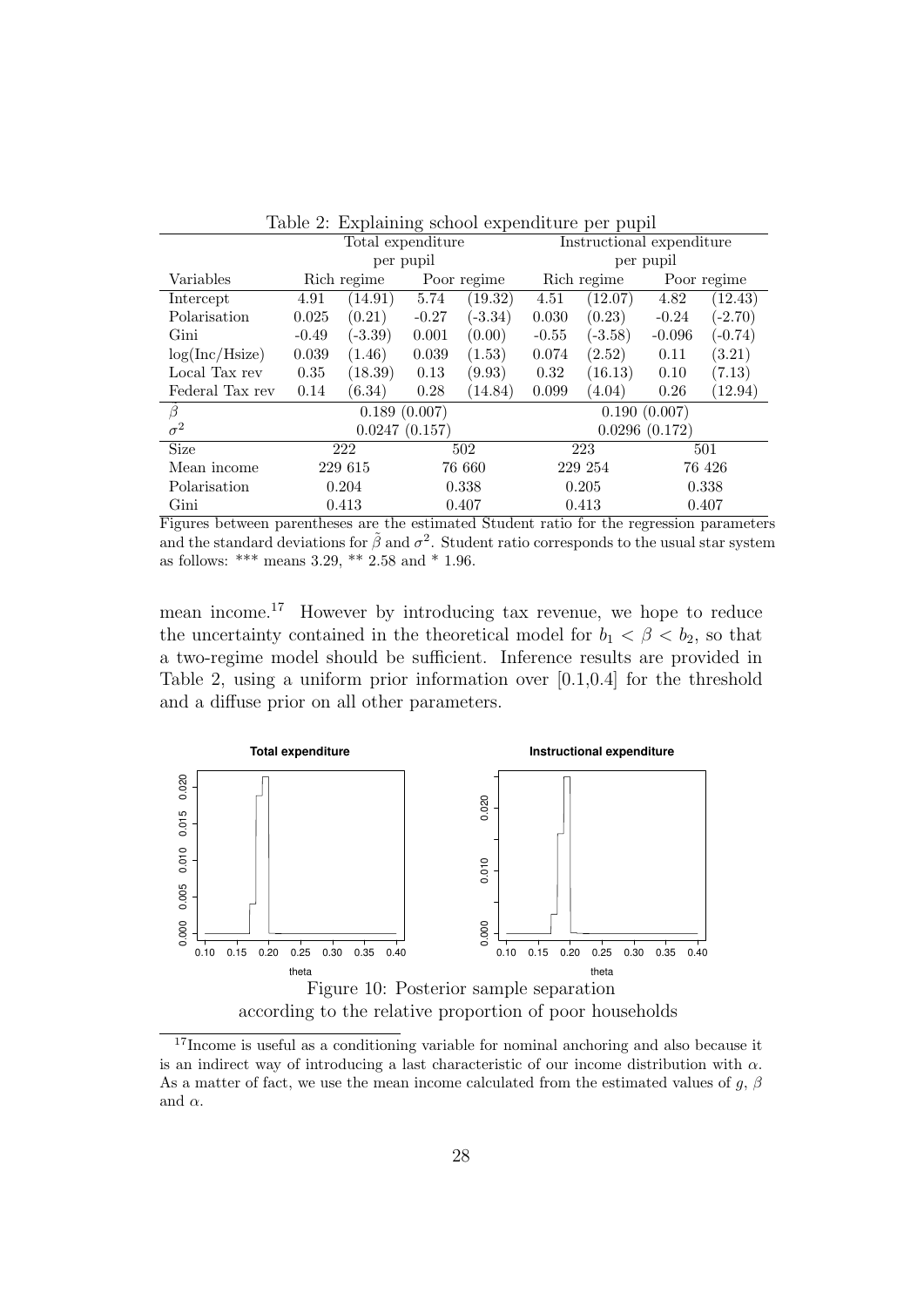Importantly whatever the endogenous variable (total versus instructional expenditure), the results are quite similar. The change point between the two regimes always corresponds to a relative proportion of poor households of 0.190 that is very precisely determined. Of course, there are less observations in the rich regime, and on average households are three times richer in the first regime than in the second regime. These values are consistent with the opting-out threshold found above.

This two-regime model says that there are clearly two mechanisms explaining school expenditures. First and quite naturally, federal tax revenues have a greater impact in the "poor" regime than in the "rich" regime, while local tax revenues dominate in the "rich" regime. The impact of household income (normalised by average household size) is significant mainly in the model explaining instructional expenditure and much smaller impact than the impact of tax revenues. We predicted a negative impact of polarisation when there is a high proportion of poor households. This is confirmed from the data, whatever the endogenous variable. The impact of polarisation is positive when the proportion of poor households is low, but this effect is never significant. In this case, inequality, as measured by the Gini index, has a strong negative effect. The result of de la Croix and Doepke (2009) (negative impact of inequality on public schooling expenditure) is valid only for rich districts where the mean household income is around \$230 000. The middle class, as defined here, is clearly not well represented in this regime. Surprisingly the mean Public expenditures per Pupil is not very different between the rich regime and the poor regime. We have \$8 609 for total expenditure (\$5 402 for instructional expenditure) in the rich regime and \$8 587 (\$5 132) in the poor regime. So despite the huge difference in mean household income, the effort on public education is quite similar. Only the mechanism determining this quantity is very different. Perhaps what we see here is the compensating effect of federal tax revenues.

When the relative proportion of poor is greater than a threshold, polarisation matters a lot for explaining the level of public spending on education. The average household income in this regime is around \$76 500, which corresponds to the centre of the middle class. Inequality is less marked in this regime (Gini is 0.407) and plays no significant role in explaining public spending. In contrast, polarisation is more marked (0.338) and has a strong negative impact on public spending. So depending on the proportion of poor households, the key variable is either inequality or polarisation and both have a negative impact. Clearly, polarisation and inequality provide complementary information.

In Figure 11, we provide the graph of the mean income distribution in the two regimes, estimated in a non-parametric way, conditionally on the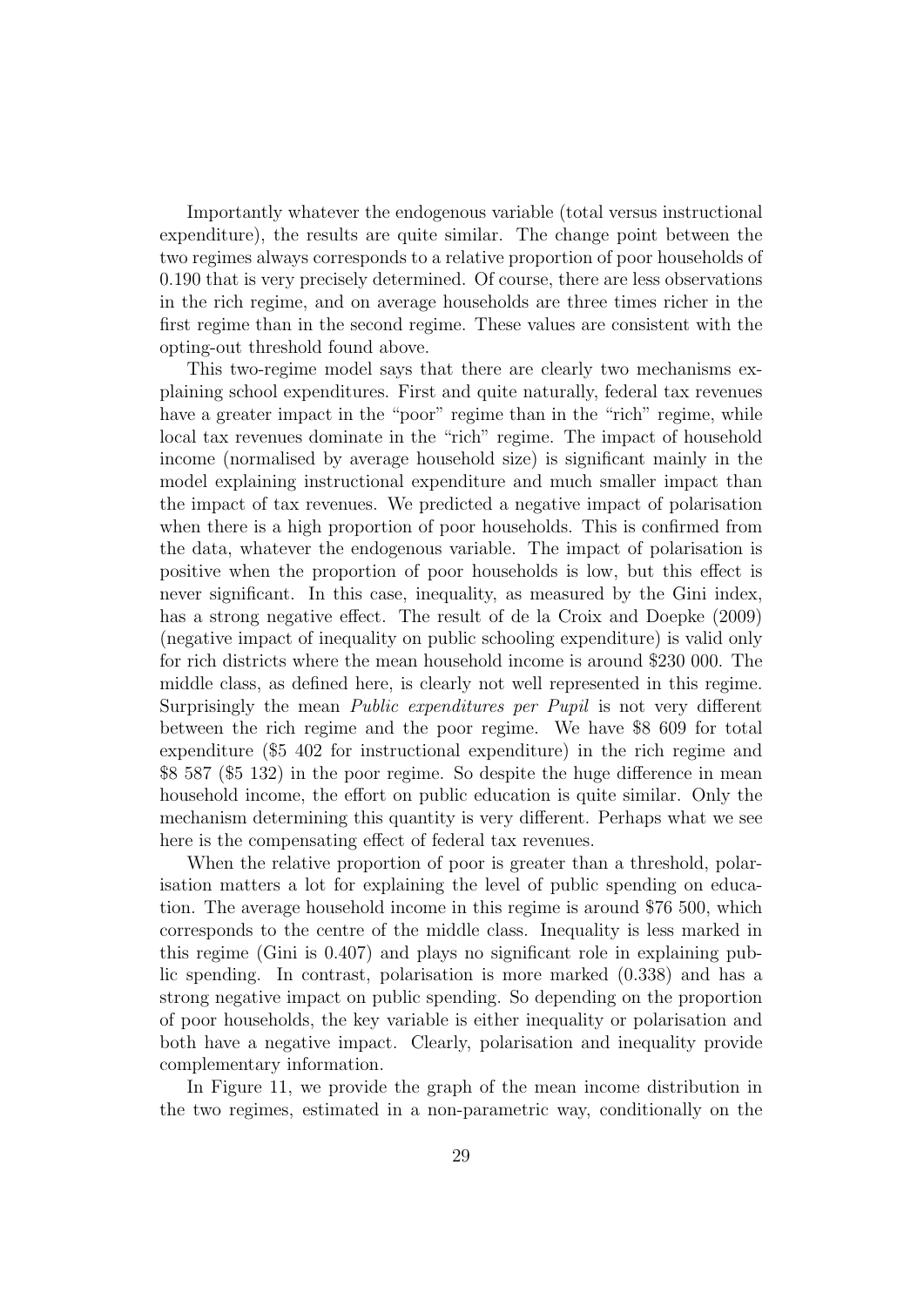

Figure 11: Mean income distribution in the two regimes

Bayesian sample separation. When  $\beta$  is greater than the threshold (poor regime), the income distribution is very concentrated around lower values which cover both the poor and the middle class. There is, however, a very thin long right tail which certainly explains the higher level of income polarisation. When  $\beta$  is lower than the threshold, the income distribution is shifted to the right to cover the upper middle class and the rich households (rich regime). The right tail decays in power slowly and regularly, contrary to the right tail of the poorer regime, which explains the difference in polarisation. The crucial difference between the two regimes lies in the size of the segment around \$172 000, which coincides exactly with our estimated opting-out threshold (opting-out on the graph).

### 6 Conclusion

In this paper we studied the important relationship between income polarisation, schooling choice and education politics. From a theoretical perspective, we extended the pioneering model developed by de la Croix and Doepke (2009) by allowing for an enriched income distribution which includes in its formulation exogenous parameters describing both income polarisation and income inequality. With respect to the previous literature, our main contri-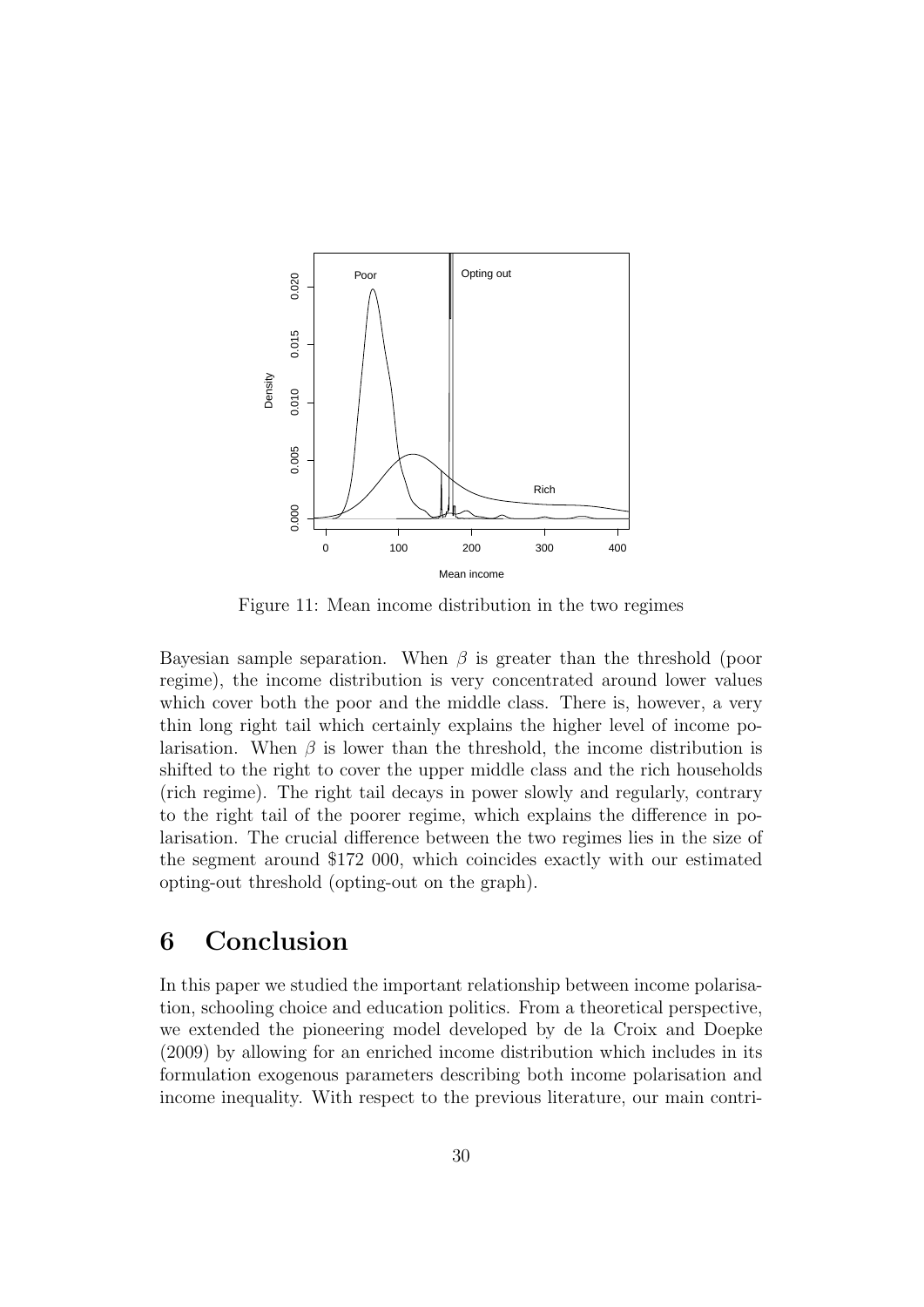bution lies in proposing an innovative mechanism able to capture the consequences of the complex shape of household income distribution on public policies and schooling quality .

The first theoretical result is that having a substantially higher proportion of low-income than of high-income families in a community negatively impacts the quality of public schooling, proxied in the paper by public spending per-pupil. This finding is in line with the empirical evidence which shows that low quality public schools are mainly concentrated in poor areas. Our main contribution lies in analysing the effect of income polarisation, measured as the decline of the middle class, on voted public policies at community level. We show that an increase in income polarisation leads to lower (higher) public education spending per pupil in school districts mainly populated by low (high) income households. Therefore, the effect on public schooling is ambiguous and depends on the particular composition of each school district. This result suggests that income polarisation, as well as income inequality, should be taken into account in the analysis of education politics.

We tested our theoretical conclusions using micro-data from 724 California school districts for 2011-2012. We explain, using the ACS and ELSI databases, that polarisation and inequality are two complementary phenomena and that inequality alone is not fully able to explain public schooling quality. Basically, we used a two-regime switching regression model which proved to be empirically relevant to confirm two features of our theoretical model. A Bayesian approach helped to overcome the difficulties posed by the classical approach to this particular non-linear model, where the usual asymptotic theory does not apply. First we were able to estimate the optingout threshold a household income threshold above which a household will prefer private schooling. This threshold is fairly high, beyond the income boundaries of the middle class, which is not surprising as California is both a rich state and a state where public schools are of a fairly high quality. Second, we find that the level of public education spending, can be explained by the relative proportion of poor households in a district. For richer districts, we confirm the result of de la Croix and Doepke (2009) that inequality has a negative impact on public spending. However we also find that for poorer districts, polarisation matters in the same way as inequality did for richer districts. These two mechanisms are precisely identified and complemented by the impact of federal tax revenues supplementing local tax revenues in poorer districts. Therefore, depending on the relative proportions of poor and rich households, the key variable is either inequality or polarisation, and both have a negative impact. Polarisation and inequality are key complementary phenomena explaining public education quality.

We validated our theoretical model on Californian data, and this could be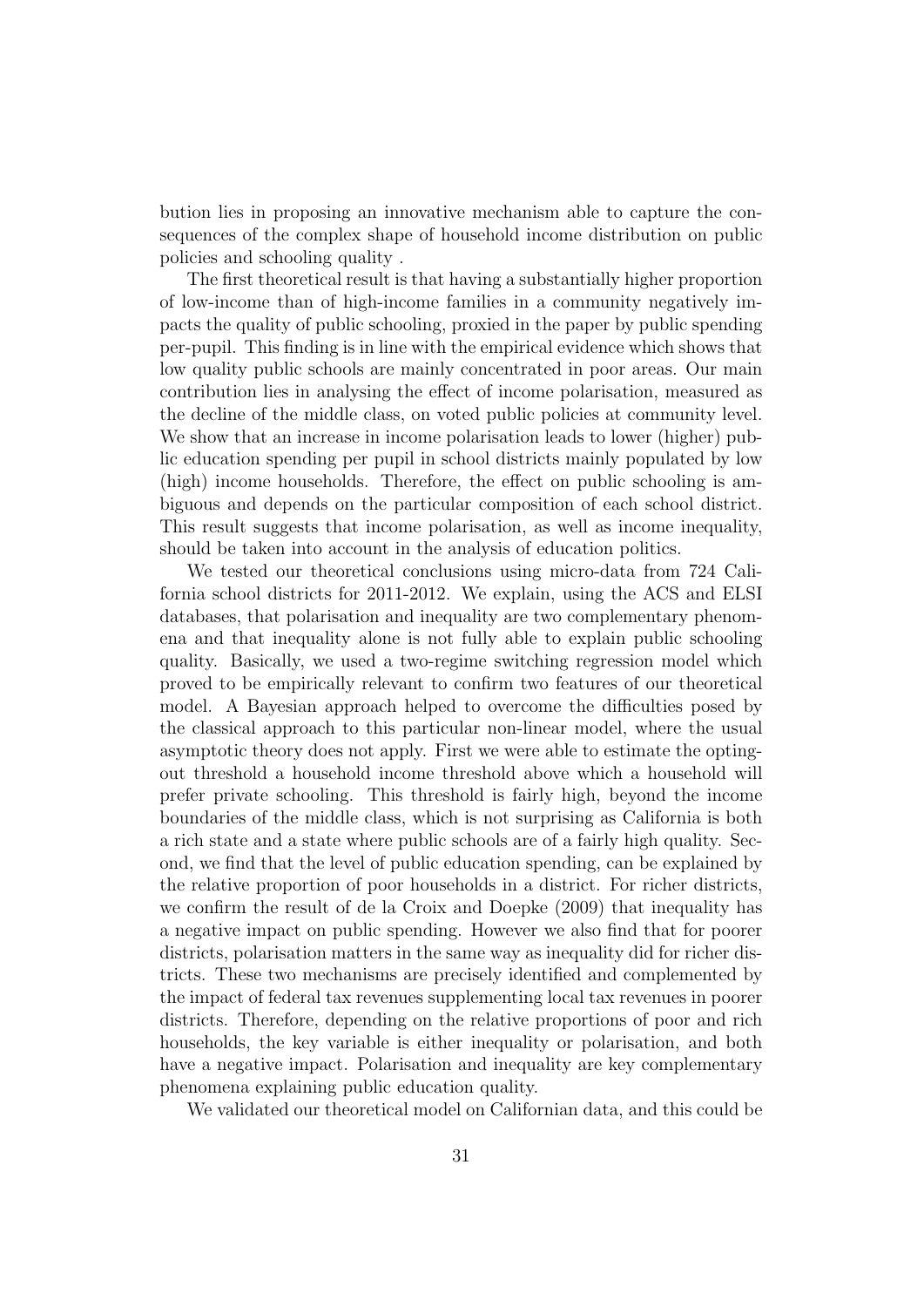seen as a limitation. California is a large and densely populated state. However, it is difficult to speak about the disappearing middle class in California; at most we can speak about the disappearing upper middle class. A more representative state might be Florida, another large and densely populated state, but one with a lower mean household income and a much lower cost of living.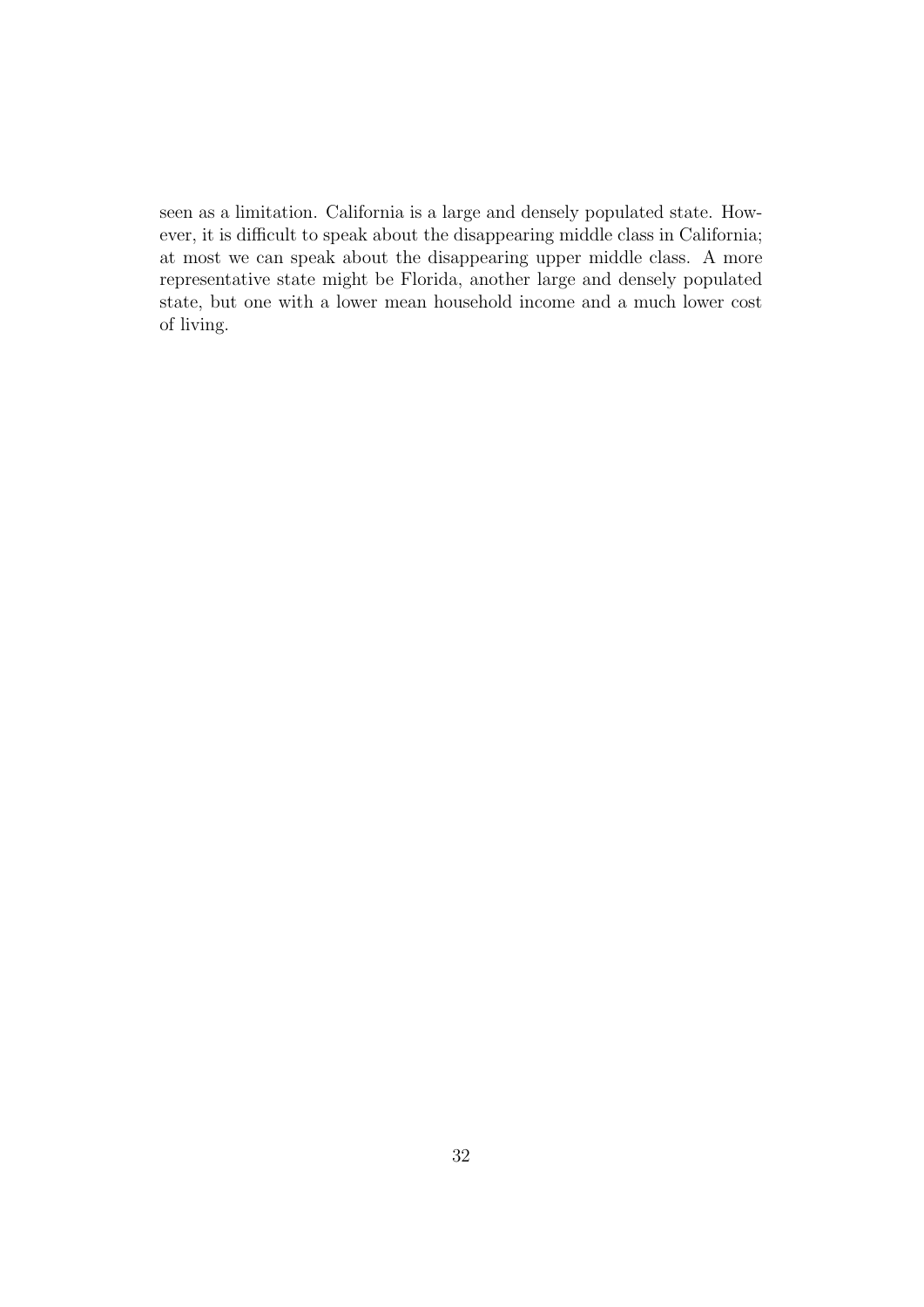## A Proofs

#### A.1 Proof of lemma 1

**Proof** Lemma 1 can be easily proved by deriving (7) with respect to  $\beta$ , that is  $\partial \Psi / \partial \beta = g \left( \tilde{x}/x_1 + (x_2/\tilde{x})^{\alpha} \right) > 0.$ 

#### A.2 Proof of lemma 2

**Proof** Proceeding as in Lemma 1, we derive equation  $(7)$  with respect to q. We obtain that  $\frac{\partial \Psi}{\partial g} = \tilde{x} \left( \frac{1}{x_1 - x_2} \right)$  $\frac{1}{x_1-x_2}+\frac{\beta}{x_1}$  $x_1$  $\Big) - \Big(\frac{x_2}{\tilde x}\Big)$  $\left(\frac{x_2}{\tilde{x}}\right)^{\alpha}(1-\beta)$ . The latter is positive (negative) if and only if  $\beta > \hat{\beta}$  ( $\beta < \hat{\beta}$ ), with  $\hat{\beta}$  defined in Lemma 2.

#### A.3 Proof of lemma 3

**Proof** To prove Lemma 3 it is sufficient to check the first derivatives with respect to  $\beta$ . Using (7),  $\frac{\partial \Psi_t}{\partial \beta} = g \frac{\tilde{x}}{x_1}$  $\frac{\tilde{x}}{x_1}+\left(\frac{x_2}{\tilde{x}}\right)$  $\left(\frac{x_2}{\tilde{x}}\right)^{\alpha} > 0$ . Since  $\frac{\partial \tau[\Psi]}{\partial \beta} = \frac{\gamma \eta \frac{\partial \Psi}{\partial \beta}}{1 + \gamma \eta \Psi}, \; it$ follows directly that  $\frac{\partial \tau[\Psi]}{\partial \beta} > 0$ . The derivative  $\frac{\partial \mu}{\partial \beta} = \frac{1}{2}$  $\frac{1}{2}g\left(x_1-\frac{2x_2\alpha}{\alpha-1}\right)$  $\frac{2x_2\alpha}{\alpha-1}$ ) is always negative because  $\alpha > 1$  and  $x_2 > x_1$  by assumption. Therefore,  $\frac{\partial s[\Psi,\mu]}{\partial \beta} =$  $\frac{\eta \phi \left( (1+\gamma \eta \Psi)\frac{\partial \mu}{\partial \beta} - \gamma \eta \mu \frac{\partial \Psi}{\partial \beta} \right)}{(1+\gamma \eta \Psi)^2} < 0.$ 

#### A.4 Proof of proposition 1

**Proof** Consider  $\beta$  as given. Since pol =  $4g\beta(1-\beta)$ , we can rewrite  $g \equiv$  $g[pol, \beta], \Psi \equiv \Psi[pol, \beta]$  and  $\mu \equiv \mu[pol, \beta]$ . First of all notice that  $\frac{\partial g}{\partial pol} > 0$  for all  $\beta \in (0,1)$ . Notice also that  $\frac{\partial \Psi}{\partial pol} \equiv \frac{\partial \Psi}{\partial g}$ ∂g  $\frac{\partial g}{\partial pol}$  and  $\frac{\partial \mu}{\partial pol} \equiv \frac{\partial \mu}{\partial g}$ ∂g  $\frac{\partial g}{\partial pol}$ . The sign of these derivatives depends on the effect of parameter g on  $\check{\Psi}$  and  $\mu$ . Deriving (7) with respect to g, we get that  $\frac{\partial \Psi_t}{\partial g} > 0$  if and only if  $\beta > \hat{\beta}$  as defined in Lemma 2, while  $\frac{\partial \mu}{\partial g} > 0$  if and only if  $\beta < \bar{\beta} \equiv \frac{x_1(1-\alpha)+x_2(1+\alpha)}{x_1(1-\alpha)+2\alpha x_2}$  $rac{1(1-α)+x_2(1+α)}{x_1(1-α)+2αx_2}$ .

*Notice that*  $\frac{\partial \tau[\Psi]}{\partial pol} \equiv \frac{\partial \tau[\Psi]}{\partial g}$ ∂g  $\frac{\partial g}{\partial pol} = \frac{\gamma \eta \frac{\partial \Psi}{\partial g}}{1 + \gamma \eta \Psi}$ . We then observe that the sign of the derivatives  $\frac{\partial \Psi}{\partial g}$  and  $\frac{\partial \tau[\Psi]}{\partial g}$  is the same. The derivative of public schooling expenditure, (16), with respect to income polarisation is given by:  $\frac{\partial s[\Psi,\mu]}{\partial pol}$  $\partial s[\Psi,\!\mu]$ ∂g  $\frac{\partial g}{\partial pol} = \frac{\eta \phi \left((1+\gamma\eta \Psi_t) \frac{\partial \mu}{\partial g} - \gamma\eta \mu \frac{\partial \Psi}{\partial g}\right)}{(1+\gamma\eta \Psi_t)^2}$  $\frac{(\eta + \tau)}{(1 + \gamma \eta \Psi_t)^2}$ . The sign of this derivative depends on the sign of the numerator. Of course, it is ambiguous if both derivatives  $\frac{\partial \Psi}{\partial g}$  and  $\frac{\partial \mu}{\partial g}$  have the same sign.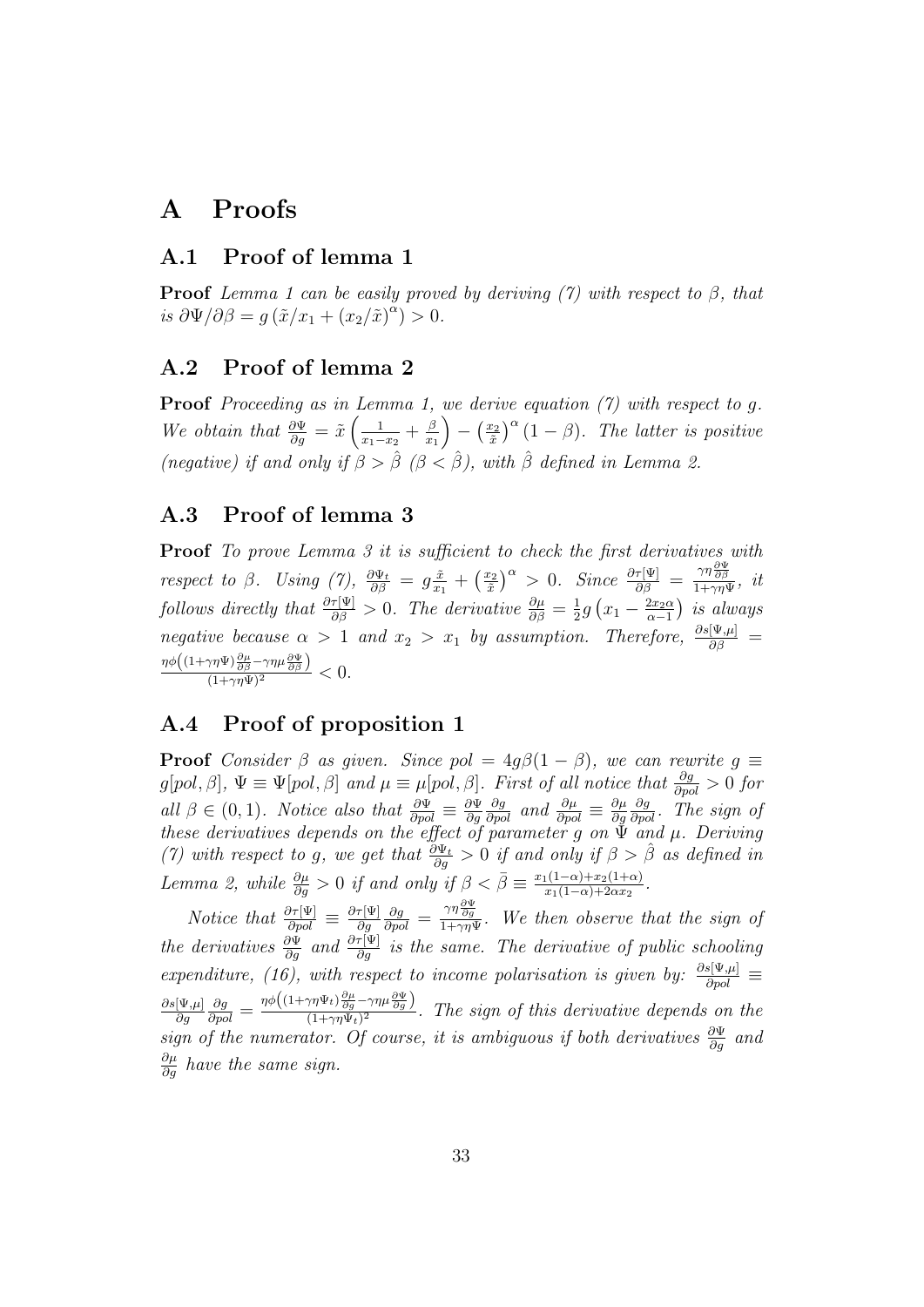Assume  $\bar{\beta} < \hat{\beta}$ . When  $\beta < \bar{\beta} < \hat{\beta}$  we get  $\frac{\partial \mu}{\partial g} > 0$  and  $\frac{\partial \Psi}{\partial g} < 0$ . Therefore  $\frac{\partial s[\Psi,\mu]}{\partial pol} > 0$ . When  $\beta > \hat{\beta} > \bar{\beta}$ , we derive  $\frac{\partial \mu}{\partial g} < 0$  and  $\frac{\partial \Psi}{\partial g} > 0$ . It follows directly that  $\frac{\partial s[\Psi,\mu]}{\partial pol} < 0$ . However, the sign of the derivative  $\frac{\partial s[\Psi,\mu]}{\partial g}$  is ambiguous when  $\beta \in [\bar{\beta}, \hat{\beta}],$  because  $\frac{\partial \Psi}{\partial g} < 0$  and  $\frac{\partial \mu}{\partial g} < 0.$ 

Assume now  $\bar{\beta} > \hat{\beta}$ . When  $\beta < \tilde{\beta} < \bar{\beta}$  we derive  $\frac{\partial \mu}{\partial g} > 0$  and  $\frac{\partial \psi}{\partial g} < 0$ . Therefore  $\frac{\partial s[\Psi,\mu]}{\partial pol} > 0$ . When  $\beta > \bar{\beta} > \hat{\beta}$ , we derive  $\frac{\partial \mu}{\partial g} < 0$  and  $\frac{\partial \psi}{\partial g} > 0$ . It  $follows$  that  $\frac{\partial s[\Psi,\mu]}{\partial pol} < 0$ . Again, the sign of the derivative  $\frac{\partial s[\Psi,\mu]}{\partial g}$  is ambiguous when  $\beta \in [\hat{\beta}, \bar{\beta}],$  since  $\frac{\partial \Psi}{\partial g} > 0$  and  $\frac{\partial \mu}{\partial g} > 0.$ 

## References

- Alesina, A. and Glaeser, E. L. (2004). Fighting Poverty in the US and Europe: A World of Difference. Oxford University Press, Oxford.
- Andreski, S. (2006). Max Weber's Insights and Errors. Routledge, London.
- Arcalean, C. and Schiopu, I. (2016). Inequality, opting-out and public education funding. Social Choice and Welfare, 46(4):811–837.
- Bauwens, L., Lubrano, M., and Richard, J.-F. (1999). Bayesian Inference in Dynamic Econometric Models. Oxford University Press, Oxford.
- Booza, J. C., Cutsinger, J., and Galster, G. (2006). Where did they go? The decline of middle-income neighborhoods in metropolitan America. The Brooking Institution, pages 1–23. Metropolitan Policy Program.
- Card, D. and Krueger, A. B. (1992). Does school quality matter? Returns to education and the characteristics of public schools in the United States. Journal of Political Economy, 100(1):1–40.
- Corcoran, S. and Evans, W. N. (2010). Income inequality, the median voter, and the support for public education. Working Paper 16097, National Bureau of Economic Research.
- de la Croix, D. and Doepke, M. (2009). To segregate or to integrate: education politics and democracy. The Review of Economic Studies, 76(2):597– 628.
- Easterly, W. (2001). The middle class consensus and economic development. Journal of Economic Growth, 6(4):317–335.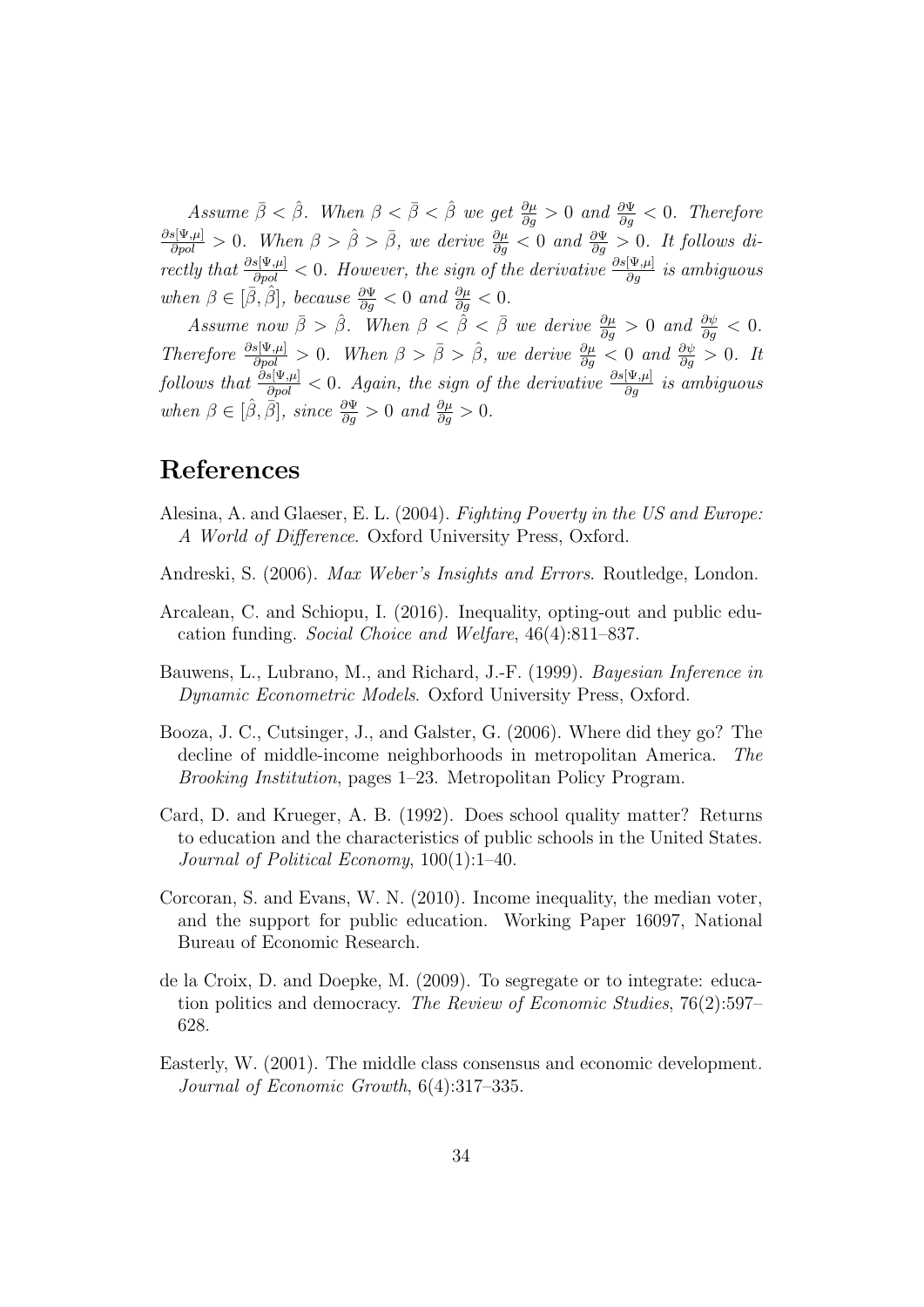- Esteban, J.-M. and Ray, D. (1994). On the measurement of polarization. Econometrica, 62(4):819–851.
- Foster, J. E. and Wolfson, M. C. (2010). Polarization and the decline of the middle class: Canada and the U.S. The Journal of Economic Inequality, 8(2):247–273.
- Gastwirth, J. L. (1972). The estimation of the Lorenz curve and Gini index. The Review of Economics and Statistics, 54(3):306–316.
- Hansen, B. (2000). Sample splitting and threshold estimation. Econometrica, 68(3):575–603.
- Levy, F. and Murnane, R. J. (1992). U.S. earnings levels and earnings inequality: A review of recent trends and proposed explanations. Journal of Economic Literature, 30(3):1333–1381.
- Melindi-Ghidi, P. (2016). Inequality, educational choice and public school quality in income mixing communities. Working Paper 29-2016, Aix-Marseille School of Economics.
- Meltzer, A. H. and Richard, S. F. (1981). A rational theory of the size of government. Journal of Political Economy, 89(5):914–927.
- Mills, C. W. (1951). White Collar: The American Middle Classes. Oxford University Press, Oxford.
- Noss, A. (2013). Household income: 2012. American Community Survey Briefs ACSBR/12-02, U.S. Census Bureau.
- Persson, T. and Tabellini, G. E. (2002). Political Economics: Explaining Economic Policy. MIT Press, Cambridge MA.
- Piketty, T. and Saez, E. (2003). Income inequality in the United States: 1913-1998. Quarterly Journal of Economics, 118(1):1–39.
- Quandt, R. E. (1966). Old and new methods of estimation and the Pareto distribution. *Metrika*,  $10(1):55-82$ .
- Renwick, T. and Short, K. (2014). Examining the middle class in the United States using the lens of the supplemental poverty measure. Working Paper 2014-30, U.S. Census Bureau.
- Schader, M. and Schmid, F. (1994). Fitting parametric Lorenz curves to grouped income distribution: a critical note. Empirical Economics, 19(3):361–370.